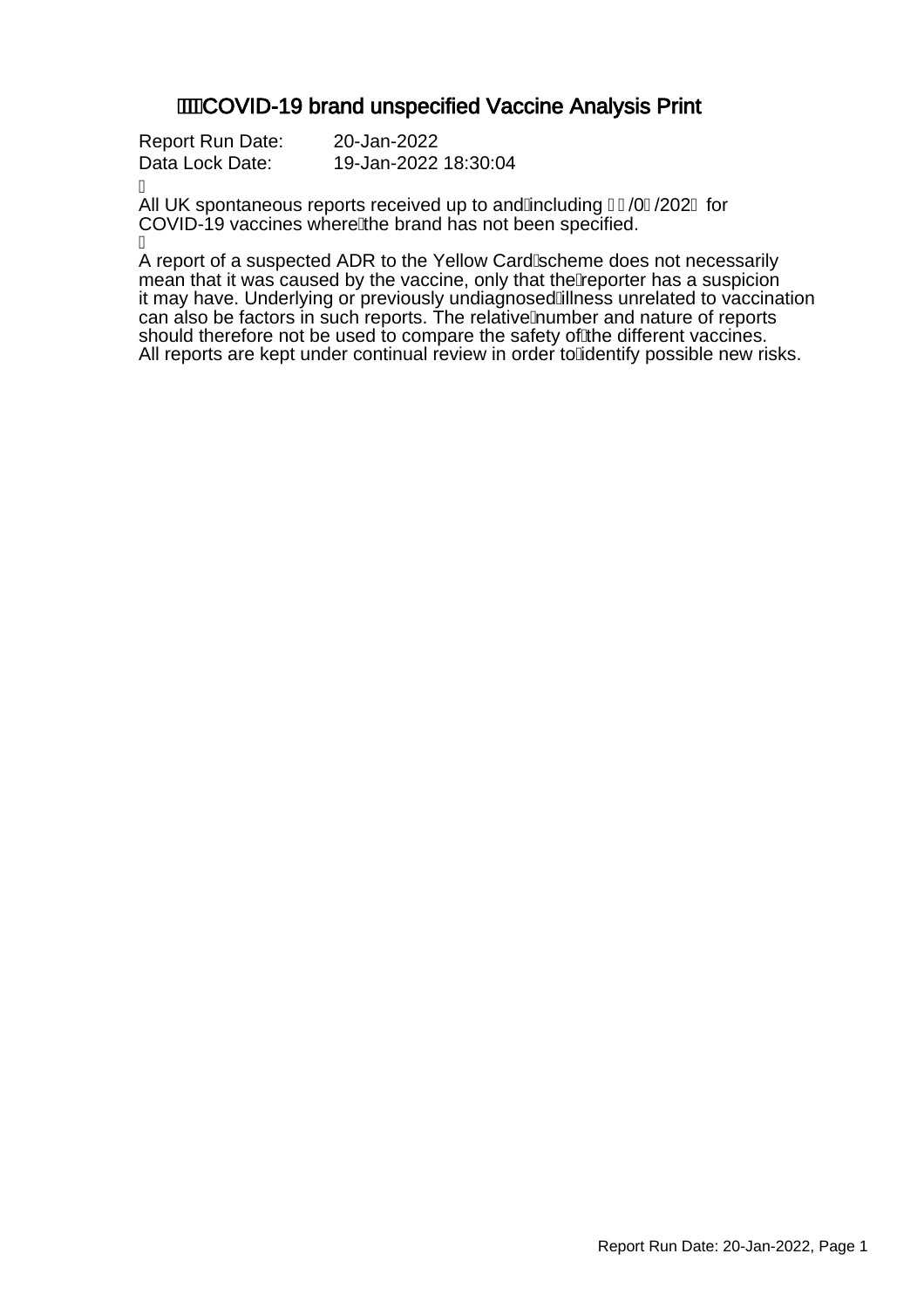### Name: COVID-19 brand unspecified Vaccine Analysis Print

| <b>Reaction Name</b>                       | <b>Total</b> | <b>Fatal</b>   |
|--------------------------------------------|--------------|----------------|
| <b>Blood disorders</b>                     |              |                |
| Anaemia deficiencies                       |              |                |
| Iron deficiency anaemia                    |              | 0              |
| <b>Anaemias NEC</b>                        |              |                |
| Anaemia                                    | 3            | $\mathbf 0$    |
| Coagulopathies                             |              |                |
| Disseminated intravascular coagulation     |              | $\mathbf 0$    |
| <b>Eosinophilic disorders</b>              |              |                |
| Eosinophilia                               | 1            | $\overline{0}$ |
| <b>Haematological disorders</b>            |              |                |
| <b>Blood disorder</b>                      |              |                |
| Leukocytoses NEC                           |              |                |
| Hyperleukocytosis                          | 1            | $\Omega$       |
| Lymphatic system disorders NEC             |              |                |
| Lymph node pain                            | 4            | 0              |
| Lymphadenitis                              |              | 0              |
| Lymphadenopathy                            | 32           | 0              |
| Marrow depression and hypoplastic anaemias |              |                |
| Aplastic anaemia                           |              | 0              |
| Myelosuppression                           |              | $\Omega$       |
| Neutropenias                               |              |                |
| Neutropenia                                |              | 0              |
| <b>Platelet disorders NEC</b>              |              |                |
| Platelet disorder                          |              | 0              |
| Thrombocytopenias                          |              |                |
| Immune thrombocytopenia                    | 5            | 3              |
| Thrombocytopenia                           | 9            | 0              |
| <b>Blood disorders SOC TOTAL</b>           | 63           | 4              |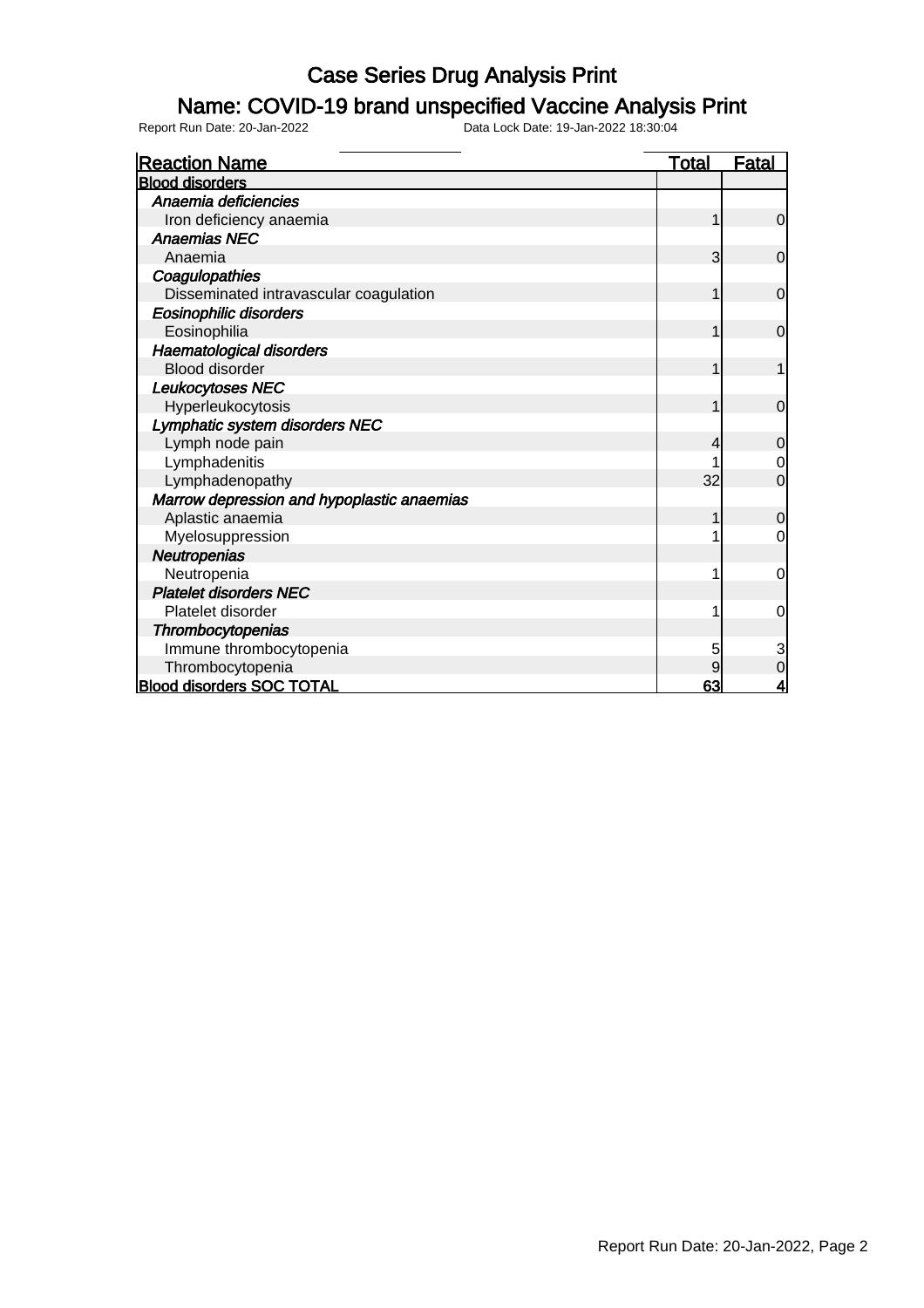#### Name: COVID-19 brand unspecified Vaccine Analysis Print

Report Run Date: 20-Jan-2022 Data Lock Date: 19-Jan-2022 18:30:04

Reaction Name Total Fatal Cardiac disorders Cardiac conduction disorders Atrioventricular block and the control of the control of the control of the control of the control of the control of the control of the control of the control of the control of the control of the control of the control of Bundle branch block and the set of the set of the set of the set of the set of the set of the set of the set o Cardiac disorders NEC Cardiac disorder  $\begin{array}{ccc} 1 & 0 \\ 0 & 1 \end{array}$  Cardiac signs and symptoms NEC Cardiac discomfort 2 0 Palpitations **33** 0 Heart failures NEC Cardiac failure  $\begin{array}{ccc} 1 & 0 & 0 \\ 0 & 1 & 0 \end{array}$  Ischaemic coronary artery disorders Acute myocardial infarction 1 0 Angina pectoris and the contract of the contract of the contract of the contract of the contract of the contract of the contract of the contract of the contract of the contract of the contract of the contract of the contra Myocardial infarction and the set of the set of the set of the set of the set of the set of the set of the set of the set of the set of the set of the set of the set of the set of the set of the set of the set of the set o Myocardial disorders NEC Left ventricular dilatation and the set of the set of the set of the set of the set of the set of the set of the set of the set of the set of the set of the set of the set of the set of the set of the set of the set of the Left ventricular dysfunction<br>
Myocardial iniury<br>
0 Myocardial injury 1 0 Noninfectious myocarditis Immune-mediated myocarditis and the contract of the contract of the contract of the contract of the contract of the contract of the contract of the contract of the contract of the contract of the contract of the contract o **Myocarditis**  Noninfectious pericarditis Pericarditis 4 0 Rate and rhythm disorders NEC Bradycardia 2001 - 2002 - 2003 - 2004 - 2006 - 2007 - 2008 - 2009 - 2008 - 2009 - 2009 - 2009 - 2009 - 2009 - 2009 - 2009 - 2009 - 2009 - 2009 - 2009 - 2009 - 2009 - 2009 - 2009 - 2009 - 2009 - 2009 - 2009 - 2009 - 2009 - Cardiac flutter 3 0 Postural orthostatic tachycardia syndrome<br>
Tachycardia 1 0<br>
0 **Tachycardia**  Supraventricular arrhythmias Atrial fibrillation **4** 0 Atrial tachycardia 1 0<br>
Supraventricular tachycardia 1 0<br>
0 Supraventricular tachycardia 1 0 Ventricular arrhythmias and cardiac arrest Cardiac arrest 2 1 Cardiac disorders SOC TOTAL 86 4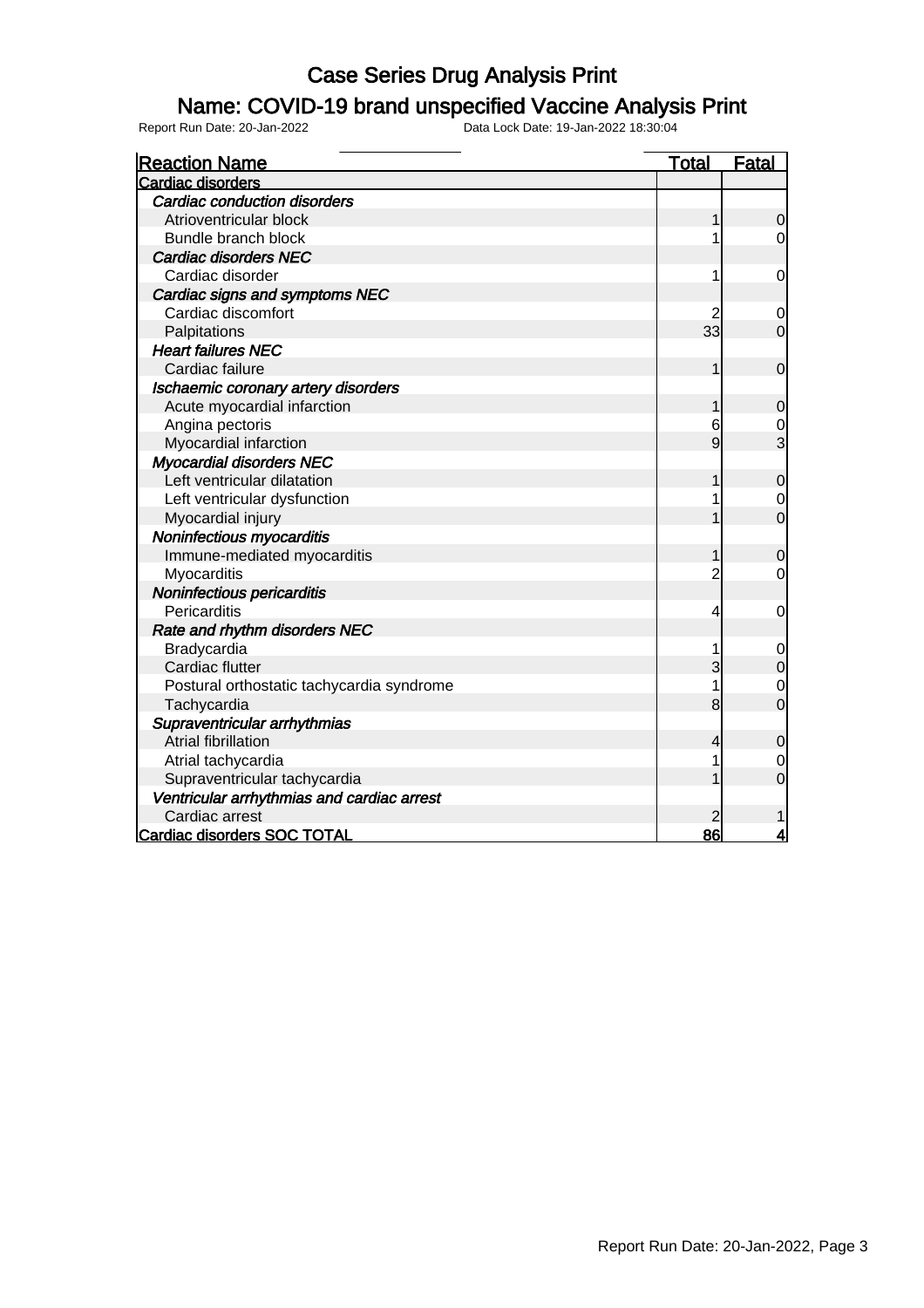#### Name: COVID-19 brand unspecified Vaccine Analysis Print

| <b>Reaction Name</b>             | Total | Fata. |
|----------------------------------|-------|-------|
| Congenital disorders             |       |       |
| Cardiac disorders congenital NEC |       |       |
| Heart disease congenital         |       |       |
| Congenital disorders SOC TOTAL   |       |       |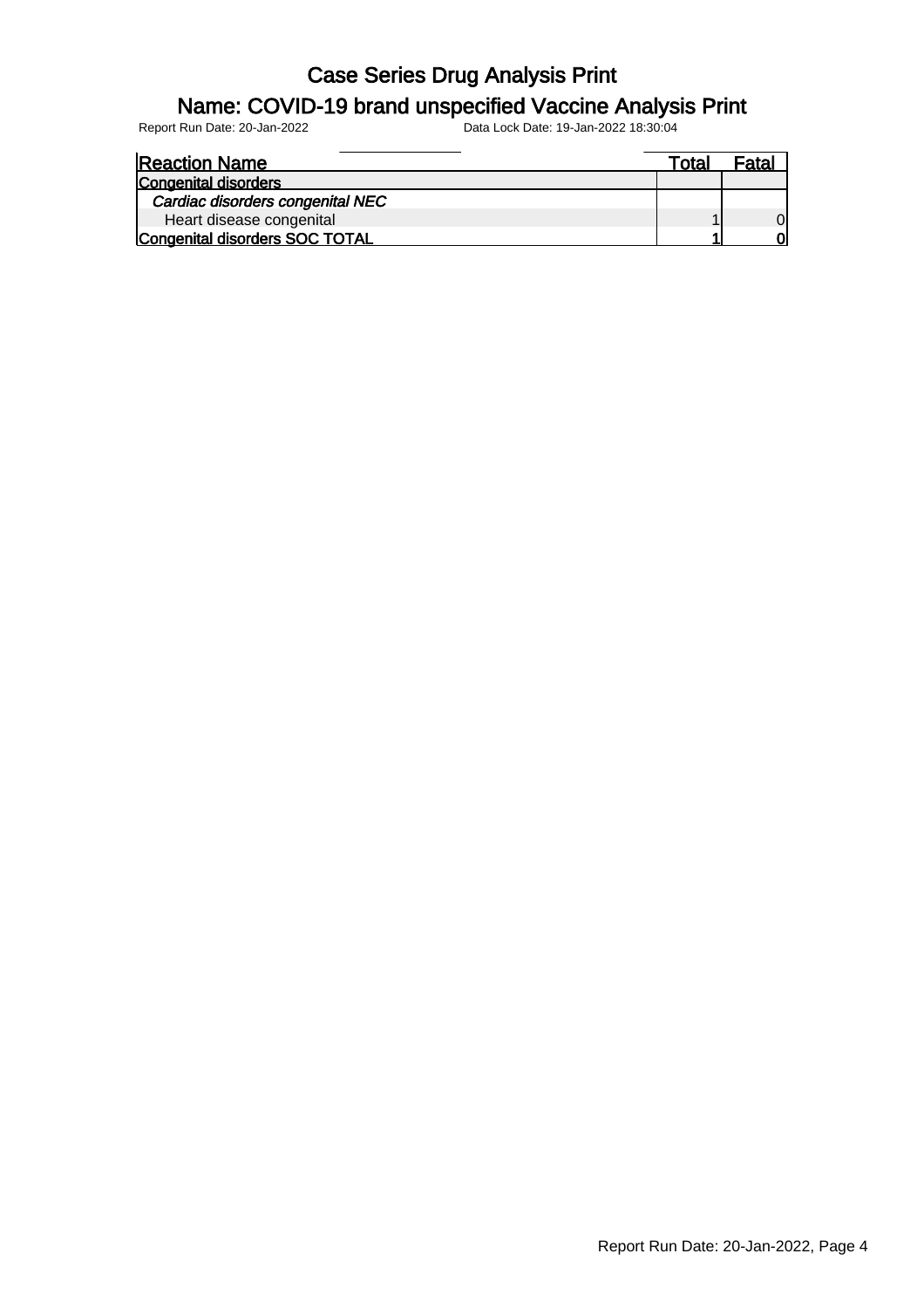### Name: COVID-19 brand unspecified Vaccine Analysis Print

Report Run Date: 20-Jan-2022 Data Lock Date: 19-Jan-2022 18:30:04

Reaction Name Total Fatal Ear disorders Ear disorders NEC Ear discomfort 2 0<br>
Ear disorder 2 0<br>
2 0 Ear disorder  $\begin{array}{ccc} 1 & 0 \\ \text{Ear pair} & 1 \\ \text{Far pair} & 0 \end{array}$ Ear pain 1990 – Die Barte and Die Barte and Die Barte and Die Barte and Die Barte and Die Barte and Die Barte a Ear swelling  $\begin{array}{ccc} 1 & 0 \\ 0 & 1 \end{array}$  Eustachian tube disorders Eustachian tube disorder 1 0 Eustachian tube dysfunction and the contraction of the contraction of the contraction of the contraction of the contraction of the contraction of the contraction of the contraction of the contraction of the contraction of External ear disorders NEC Excessive cerumen production **2** 0 Hearing losses Deafness 5 0 Deafness unilateral and the contract of the contract of the contract of the contract of the contract of the contract of the contract of the contract of the contract of the contract of the contract of the contract of the co Hypoacusis 4 0 Hyperacusia Hyperacusis and the control of the control of the control of the control of the control of the control of the control of the control of the control of the control of the control of the control of the control of the control Inner ear disorders NEC Vestibular disorder 1 0 Inner ear signs and symptoms<br>Tinnitus Tinnitus 24 0 Vertigo 15 0 Tympanic membrane disorders (excl infections) Tympanic membrane perforation<br>
disorders SOC TOTAL 0 Ear disorders SOC TOTAL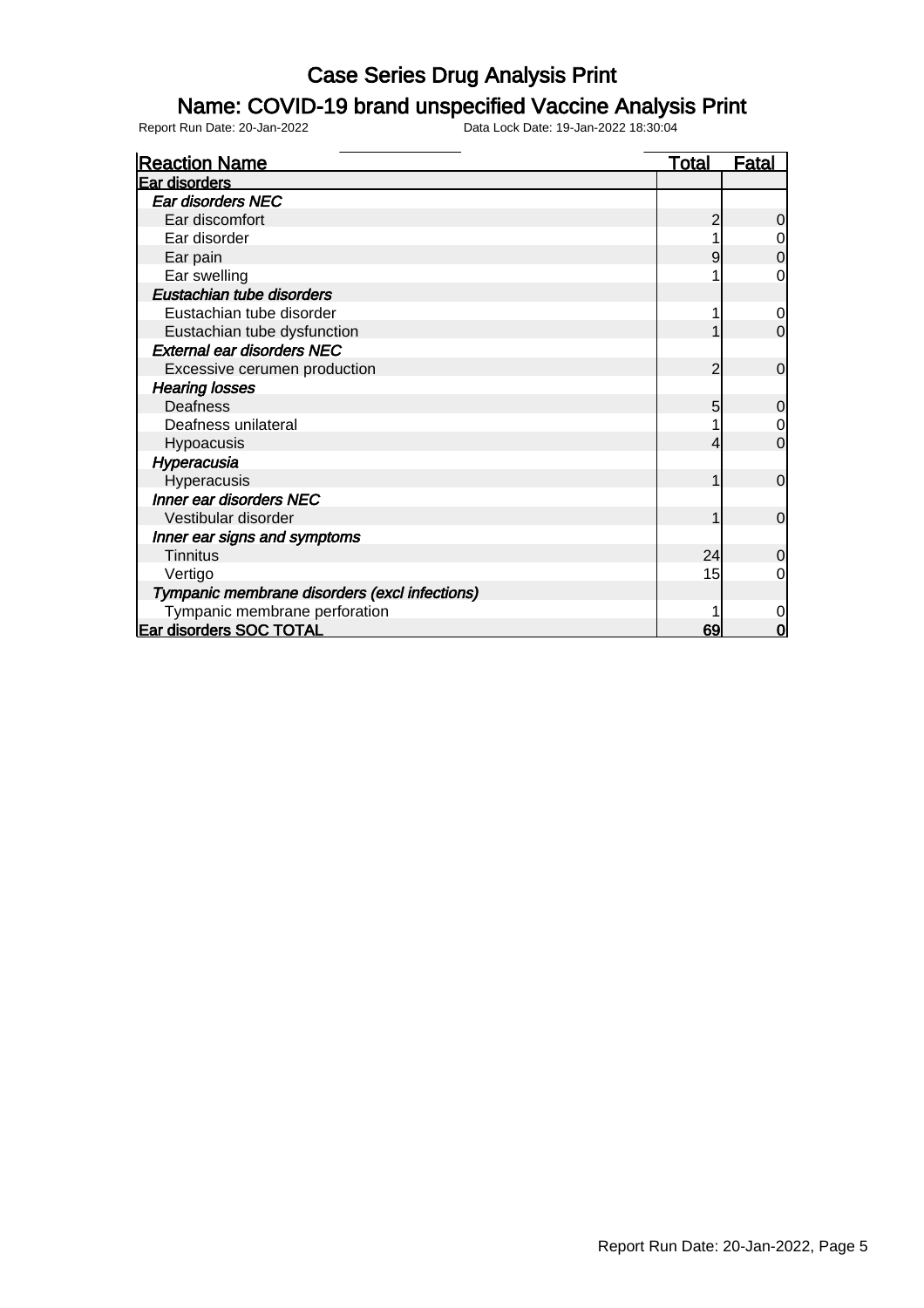#### Name: COVID-19 brand unspecified Vaccine Analysis Print

| <b>Reaction Name</b>                   | Total |          |
|----------------------------------------|-------|----------|
| <b>Endocrine disorders</b>             |       |          |
| Acute and chronic thyroiditis          |       |          |
| Thyroiditis                            |       |          |
| Female gonadal function disorders      |       |          |
| Ovulation delayed                      |       |          |
| <b>Thyroid hyperfunction disorders</b> |       |          |
| Thyrotoxic crisis                      |       | $\Omega$ |
| <b>Endocrine disorders SOC TOTAL</b>   |       |          |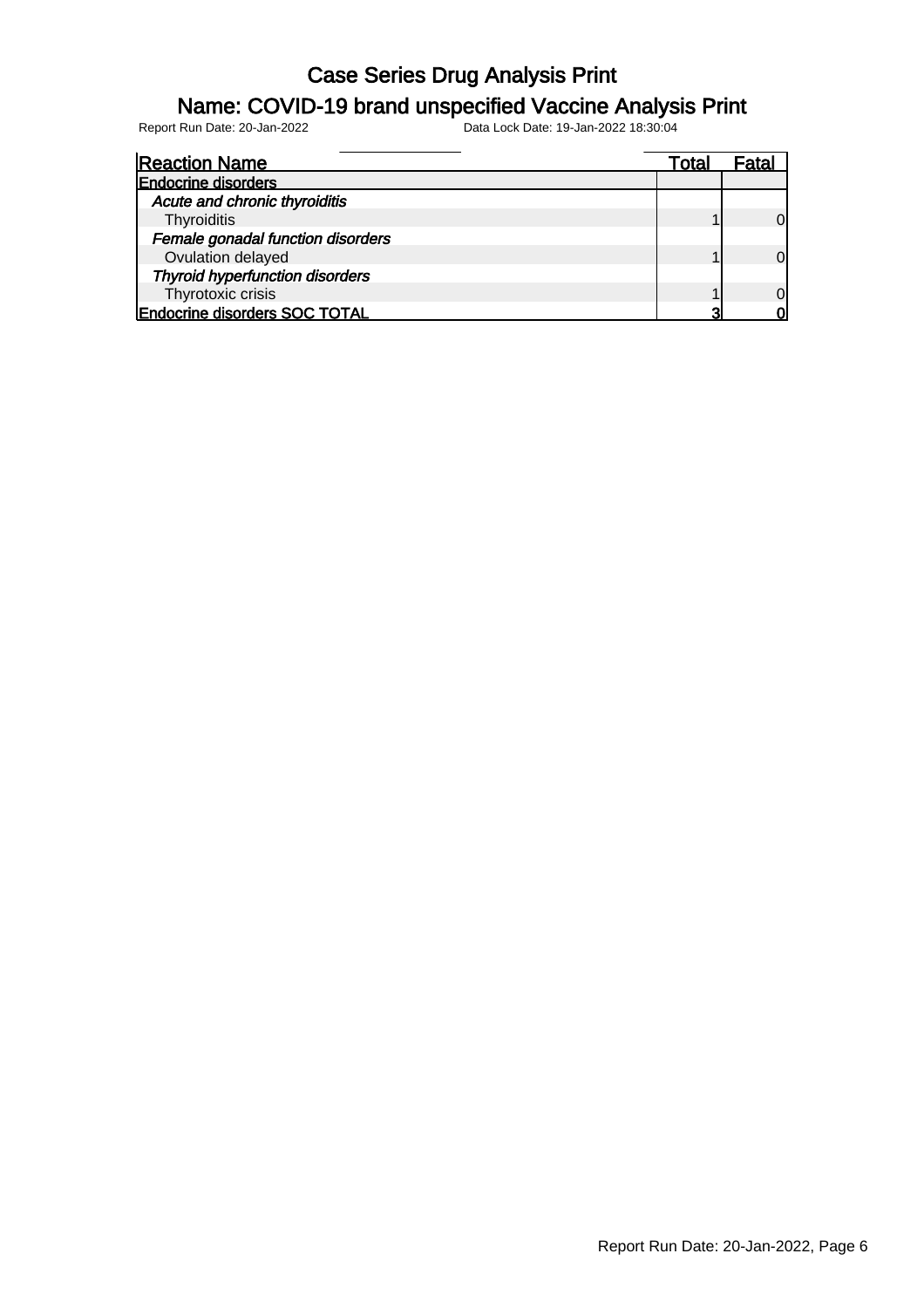#### Name: COVID-19 brand unspecified Vaccine Analysis Print

| <b>Reaction Name</b>                                                        | <b>Total</b>                     | <b>Fatal</b>                     |
|-----------------------------------------------------------------------------|----------------------------------|----------------------------------|
| Eve disorders                                                               |                                  |                                  |
| Choroid and vitreous structural change, deposit and degeneration            |                                  |                                  |
| Vitreous floaters                                                           | 5                                | $\overline{0}$                   |
| Corneal infections, oedemas and inflammations                               |                                  |                                  |
| Keratitis                                                                   |                                  | $\mathbf 0$                      |
| Iris and uveal tract infections, irritations and inflammations              |                                  |                                  |
| Iridocyclitis                                                               | 1                                | $\mathbf 0$                      |
| <b>Lacrimation disorders</b>                                                |                                  |                                  |
| Dry eye                                                                     | $\overline{2}$                   | $\mathbf 0$                      |
| Lacrimation increased                                                       | $\overline{2}$                   | $\overline{0}$                   |
| Lid, lash and lacrimal infections, irritations and inflammations            |                                  |                                  |
| Chalazion                                                                   |                                  | $\overline{0}$                   |
| Eyelid cyst                                                                 |                                  | $\mathbf 0$                      |
| Eyelid margin crusting                                                      |                                  | 0                                |
| Swelling of eyelid                                                          |                                  | $\overline{0}$                   |
| <b>Ocular disorders NEC</b>                                                 |                                  |                                  |
| Eye disorder                                                                | 4                                | $\mathbf 0$                      |
| Eye pain                                                                    | 6                                | $\overline{0}$                   |
| Eye swelling                                                                | 8                                | $\mathbf 0$                      |
| Ocular discomfort                                                           |                                  | 0                                |
| Periorbital swelling                                                        | 3                                | $\overline{0}$                   |
| Ocular infections, inflammations and associated manifestations              |                                  |                                  |
| Eye allergy                                                                 | 1                                | $\mathbf 0$                      |
| Eye pruritus                                                                | 3                                | $\overline{0}$                   |
| <b>Ocular sensation disorders</b>                                           |                                  |                                  |
| Photophobia                                                                 | 4                                | $\overline{0}$                   |
| <b>Pupil disorders</b>                                                      |                                  |                                  |
| Pupil fixed                                                                 |                                  | 0                                |
| Pupils unequal                                                              |                                  | $\overline{0}$                   |
| Retinal bleeding and vascular disorders (excl retinopathy)                  |                                  |                                  |
| Retinal haemorrhage                                                         | 1                                | $\mathbf 0$                      |
| Retinal vein occlusion                                                      | 2                                | $\overline{0}$                   |
| Retinal structural change, deposit and degeneration                         |                                  |                                  |
| Macular degeneration                                                        |                                  | $\mathbf 0$                      |
| <b>Retinal toxicity</b>                                                     |                                  | $\mathbf 0$                      |
| <b>Visual disorders NEC</b>                                                 |                                  |                                  |
| Diplopia                                                                    | $\overline{5}$<br>$\overline{2}$ | 0                                |
| Photopsia<br>Vision blurred                                                 | 12                               | $\overline{0}$<br>$\overline{0}$ |
|                                                                             |                                  |                                  |
| Visual impairment and blindness (excl colour blindness)<br><b>Blindness</b> |                                  |                                  |
| <b>Blindness transient</b>                                                  | $\overline{\mathcal{L}}$<br>1    | $\mathbf 0$                      |
|                                                                             | 5                                | $\overline{0}$                   |
| Visual impairment                                                           |                                  | $\mathsf{O}$<br>$\overline{0}$   |
| <b>Eve disorders SOC TOTAL</b>                                              | 81                               |                                  |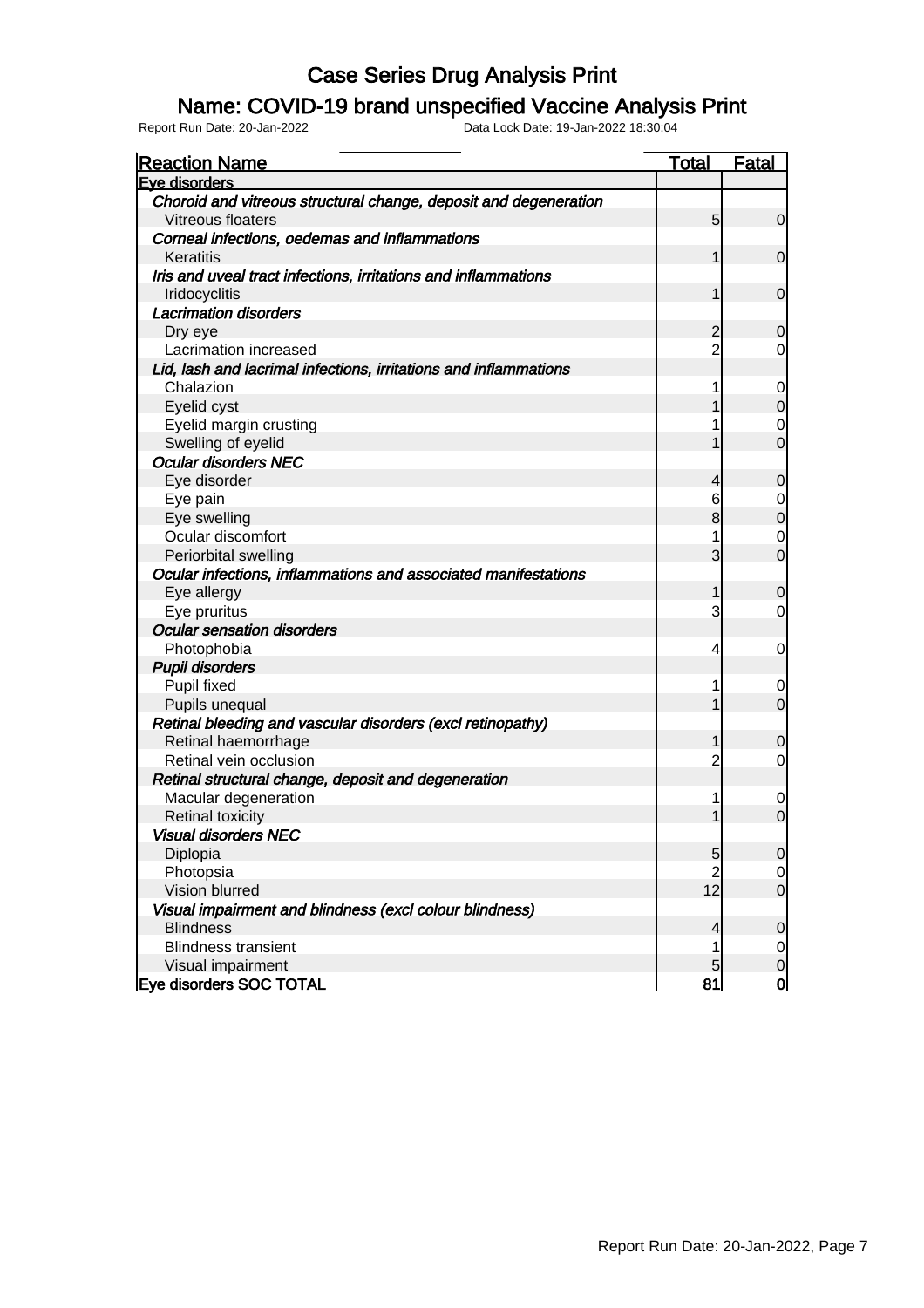### Name: COVID-19 brand unspecified Vaccine Analysis Print

| <b>Reaction Name</b>                                                            | <b>Total</b>   | <b>Fatal</b>                         |
|---------------------------------------------------------------------------------|----------------|--------------------------------------|
| <b>Gastrointestinal disorders</b>                                               |                |                                      |
| Anal and rectal pains                                                           |                |                                      |
| Proctalgia                                                                      | 1              | $\mathbf 0$                          |
| Colitis (excl infective)                                                        |                |                                      |
| Colitis                                                                         | 2              | $\mathbf 0$                          |
| Colitis ulcerative                                                              | 1              | $\begin{matrix} 0 \\ 0 \end{matrix}$ |
| Crohn's disease                                                                 | 1              |                                      |
| Dental pain and sensation disorders                                             |                |                                      |
| Toothache                                                                       | 3              | $\boldsymbol{0}$                     |
| Diarrhoea (excl infective)                                                      |                |                                      |
| Diarrhoea                                                                       | 52             | $\mathbf 0$                          |
| Dyspeptic signs and symptoms                                                    |                |                                      |
| Dyspepsia                                                                       | 3              | $\mathbf 0$                          |
| <b>Faecal abnormalities NEC</b>                                                 |                |                                      |
| Abnormal faeces                                                                 | 2              | $\mathbf 0$                          |
| Faeces discoloured                                                              | 3              | $\overline{0}$                       |
| Flatulence, bloating and distension                                             |                |                                      |
| Abdominal distension                                                            | 4              | $\mathbf 0$                          |
| Flatulence                                                                      | 1              | $\overline{0}$                       |
| Gastritis (excl infective)                                                      |                |                                      |
| Gastritis                                                                       | 1              | $\mathbf 0$                          |
| Gastrointestinal and abdominal pains (excl oral and throat)                     |                |                                      |
| Abdominal pain                                                                  | 11             | $\mathbf 0$                          |
| Abdominal pain lower                                                            |                | $\begin{matrix}0\\0\end{matrix}$     |
| Abdominal pain upper                                                            | 27             |                                      |
| Abdominal tenderness                                                            | 1              | $\begin{matrix} 0 \\ 0 \end{matrix}$ |
| Gastrointestinal pain                                                           | $\overline{2}$ |                                      |
| Gastrointestinal atonic and hypomotility disorders NEC                          |                |                                      |
| Constipation                                                                    | 4              | $\mathbf 0$                          |
| Gastrooesophageal reflux disease                                                | 3              | $\overline{0}$                       |
| Gastrointestinal signs and symptoms NEC                                         |                |                                      |
| Abdominal discomfort                                                            | 15             | $\mathbf 0$                          |
| Dysphagia                                                                       | $\overline{2}$ | $\overline{0}$                       |
| Gastrointestinal spastic and hypermotility disorders                            |                |                                      |
| Irritable bowel syndrome                                                        | 2              | $\mathbf 0$                          |
| Gastrointestinal stenosis and obstruction NEC                                   |                |                                      |
| <b>Ileus</b>                                                                    | 1              | 0                                    |
| Gastrointestinal vascular occlusion and infarction                              |                |                                      |
| Mesenteric vein thrombosis                                                      | 1              | $\mathbf 0$                          |
| Gingival disorders, signs and symptoms NEC                                      |                |                                      |
| Gingival pain                                                                   | 2              | $\mathbf 0$                          |
| Haemorrhoids and gastrointestinal varices (excl oesophageal)                    |                |                                      |
| Haemorrhoids                                                                    | 1              | $\mathbf 0$                          |
| <b>Intestinal haemorrhages</b>                                                  |                |                                      |
| Intestinal haemorrhage                                                          | 1              | $\boldsymbol{0}$                     |
| Nausea and vomiting symptoms<br>Nausea                                          | 138            |                                      |
|                                                                                 |                | $\mathbf 0$                          |
| Retching                                                                        | 58             | $\mathbf 0$<br>$\overline{0}$        |
| Vomiting<br>Vomiting projectile                                                 |                | $\mathbf 0$                          |
|                                                                                 |                |                                      |
| Non-site specific gastrointestinal haemorrhages<br>Gastrointestinal haemorrhage | 1              | 1                                    |
| Haematemesis                                                                    | 1              | $\mathbf 0$                          |
| <b>Oral dryness and saliva altered</b>                                          |                |                                      |
|                                                                                 |                |                                      |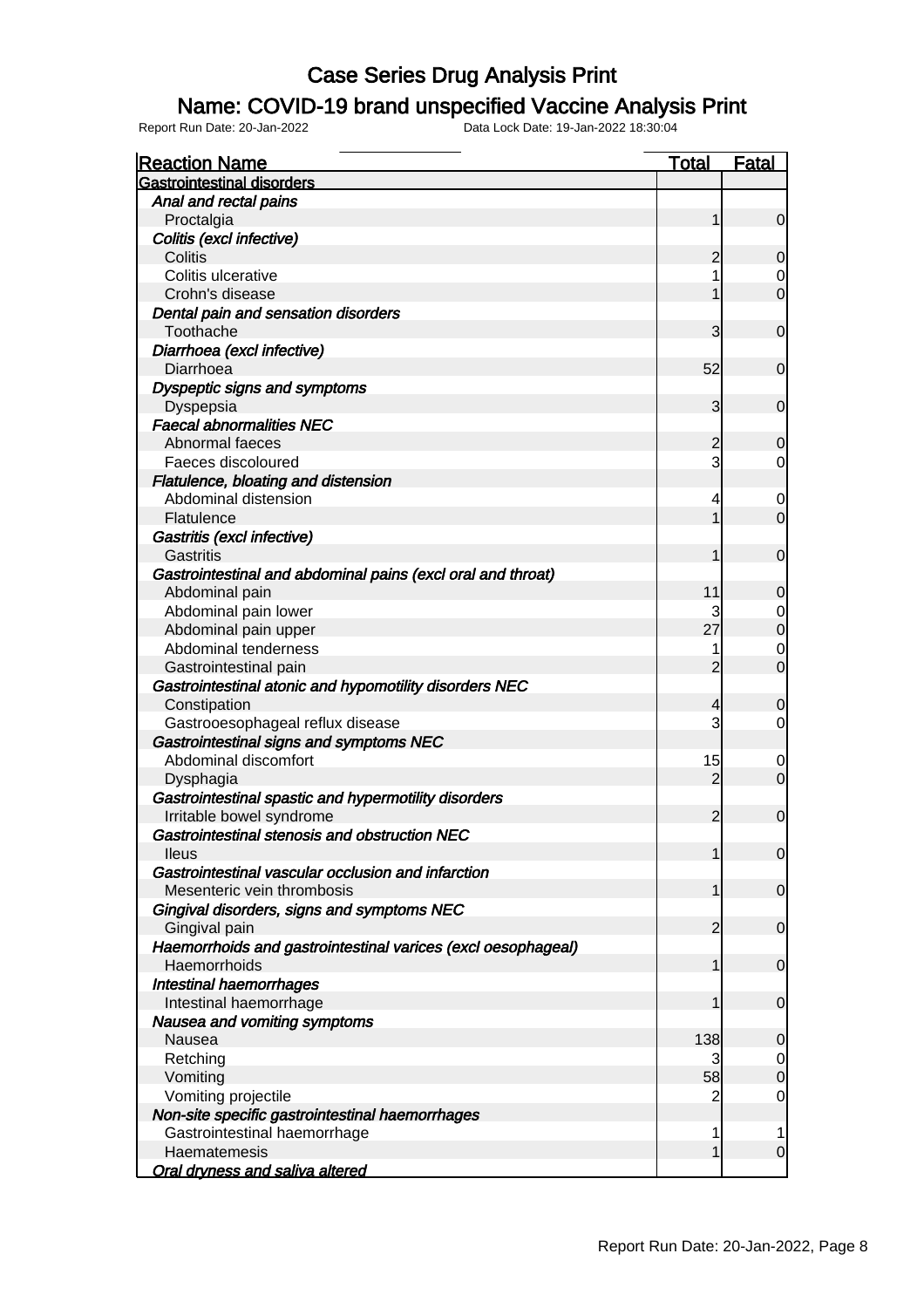### Name: COVID-19 brand unspecified Vaccine Analysis Print

Report Run Date: 20-Jan-2022 Data Lock Date: 19-Jan-2022 18:30:04

Reaction Name Total Fatal Gastrointestinal disorders Castrointestinal disorders cont'd Dry mouth that is a contract of the contract of the contract of  $\begin{bmatrix} 1 & 0 \end{bmatrix}$  Oral soft tissue disorders NEC Oral papule 1 0 Oral soft tissue signs and symptoms Hypoaesthesia oral 1 0 Lip exfoliation and the contract of the contract of the contract of the contract of the contract of the contract of the contract of the contract of the contract of the contract of the contract of the contract of the contra Oral pain 1 0 Paraesthesia oral 1 0 Oral soft tissue swelling and oedema Lip swelling  $\begin{array}{ccc} 8 & 0 \\ 8 & 1 \end{array}$ <br>Mouth swelling  $\begin{array}{ccc} 8 & 0 \\ 1 & 0 \end{array}$ Mouth swelling Stomatitis and ulceration Aphthous ulcer 1 0 Mouth ulceration and the set of the set of the set of the set of the set of the set of the set of the set of the set of the set of the set of the set of the set of the set of the set of the set of the set of the set of the Tongue disorders Glossitis 1 0 Tongue signs and symptoms Glossodynia 2 0<br>Swollen tonque 2 0<br>2 0 Swollen tongue 2 0<br>
Tonque discolouration<br>
2 0<br>
2 0 Tongue discolouration 1 0 Gastrointestinal disorders SOC TOTAL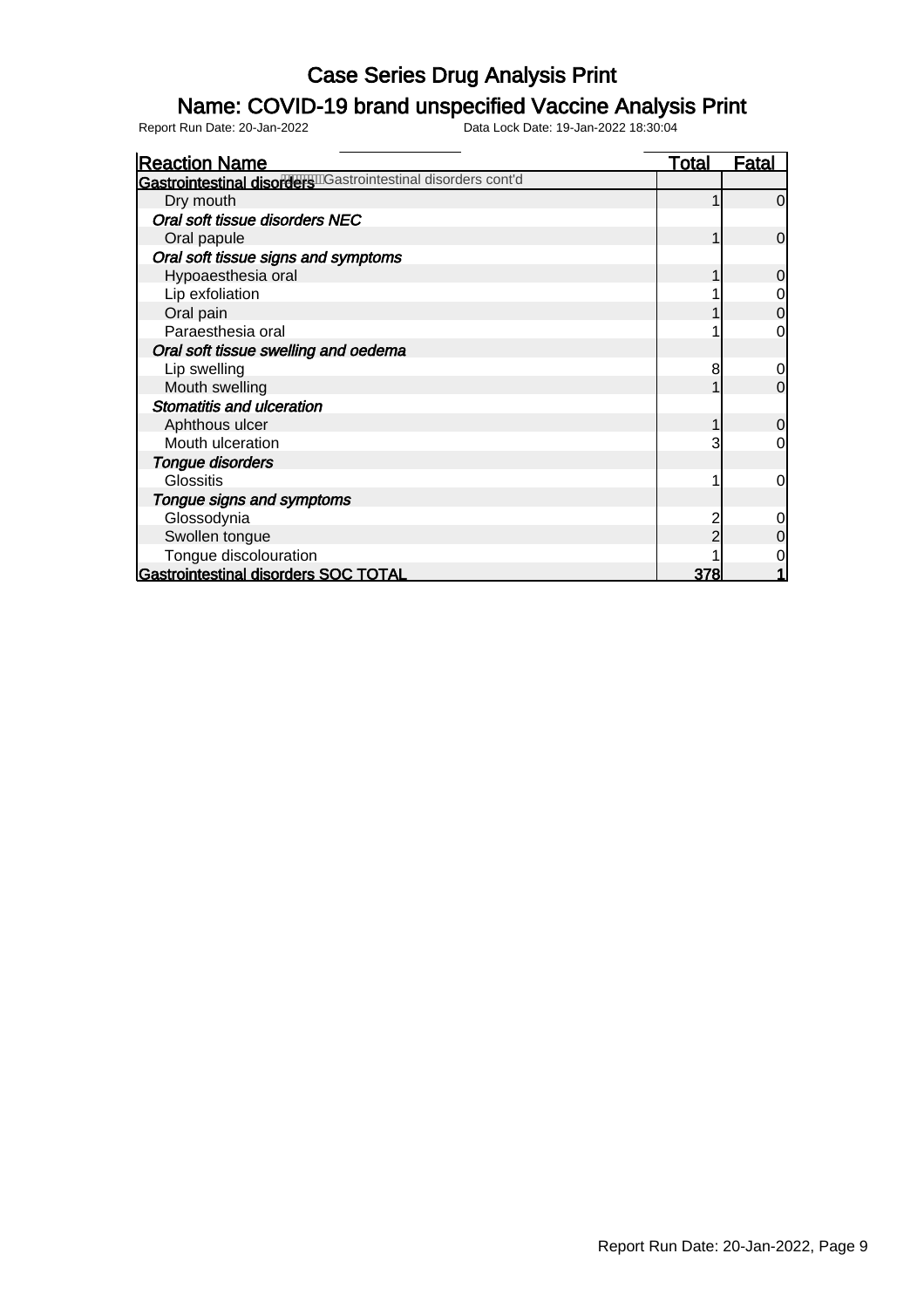### Name: COVID-19 brand unspecified Vaccine Analysis Print

| <b>Reaction Name</b>                        | <b>Total</b>   | <b>Fatal</b>                         |
|---------------------------------------------|----------------|--------------------------------------|
| <b>General disorders</b>                    |                |                                      |
| <b>Administration site reactions NEC</b>    |                |                                      |
| Administration site erythema                | 1              | $\mathbf 0$                          |
| Application and instillation site reactions |                |                                      |
| Application site swelling                   | 1              | $\mathbf 0$                          |
| <b>Asthenic conditions</b>                  |                |                                      |
| Asthenia                                    | 43             | $\mathbf 0$                          |
| Chronic fatigue syndrome                    |                | $\overline{0}$                       |
| Fatigue                                     | 205            | $\overline{0}$                       |
| Malaise                                     | 85             | $\mathbf 0$                          |
| <b>Body temperature altered</b>             |                |                                      |
| Hyperthermia                                | 1              | $\mathbf 0$                          |
| Hypothermia                                 | 1              | $\overline{0}$                       |
| Death and sudden death                      |                |                                      |
| Death                                       | 12             | 12                                   |
| Sudden death                                |                | 1                                    |
| <b>Febrile disorders</b>                    |                |                                      |
| Pyrexia                                     | 164            | 0                                    |
| <b>Feelings and sensations NEC</b>          |                |                                      |
| Chills                                      | 106            | $\mathbf 0$                          |
| Feeling abnormal                            | 24             | $\pmb{0}$                            |
| Feeling cold                                | 23             | $\overline{0}$                       |
| Feeling hot                                 | 13             | $\overline{0}$                       |
| Feeling of body temperature change          | 10             | $\overline{0}$                       |
| Sensation of foreign body                   | 1              | $\overline{0}$                       |
| <b>Thirst</b>                               | 5              | $\mathbf 0$                          |
| Gait disturbances                           |                |                                      |
| Gait disturbance                            | 8              | $\mathbf 0$                          |
| Gait inability                              | $\overline{2}$ | $\mathbf 0$                          |
| General signs and symptoms NEC              |                |                                      |
| Condition aggravated                        | 8              | $\mathbf 0$                          |
| Crying                                      | $\overline{c}$ | $\mathbf 0$                          |
| General physical health deterioration       | $\overline{3}$ | $\mathbf 0$                          |
| <b>Illness</b>                              | 29             |                                      |
| Influenza like illness                      | 36             | $0$<br>0                             |
| Local reaction                              | 1              | $\mathbf 0$                          |
| Peripheral swelling                         | 38             | 0                                    |
| Secretion discharge                         | 1              | $\overline{0}$                       |
| Swelling                                    | 27             | $\mathbf 0$                          |
| Swelling face                               | 14             |                                      |
| Symptom recurrence                          | 1              | $\begin{matrix} 0 \\ 0 \end{matrix}$ |
| Unevaluable event                           |                | $\mathbf 0$                          |
| <b>Inflammations</b>                        |                |                                      |
| Inflammation                                | 7              | $\mathbf 0$                          |
| Systemic inflammatory response syndrome     | $\mathbf{1}$   | $\mathbf 0$                          |
| Injection site reactions                    |                |                                      |
| Injection site discomfort                   | 1              | $\mathbf 0$                          |
| Injection site erythema                     |                | $\overline{0}$                       |
| Injection site inflammation                 | $\frac{3}{2}$  | $\mathbf 0$                          |
| Injection site mass                         | 6              |                                      |
| Injection site pain                         | 11             | $0$ 0                                |
| Injection site pruritus                     | 1              |                                      |
| Injection site reaction                     | $\mathbf{1}$   | $\begin{matrix} 0 \\ 0 \end{matrix}$ |
| Injection site swelling                     | 3              | $\overline{0}$                       |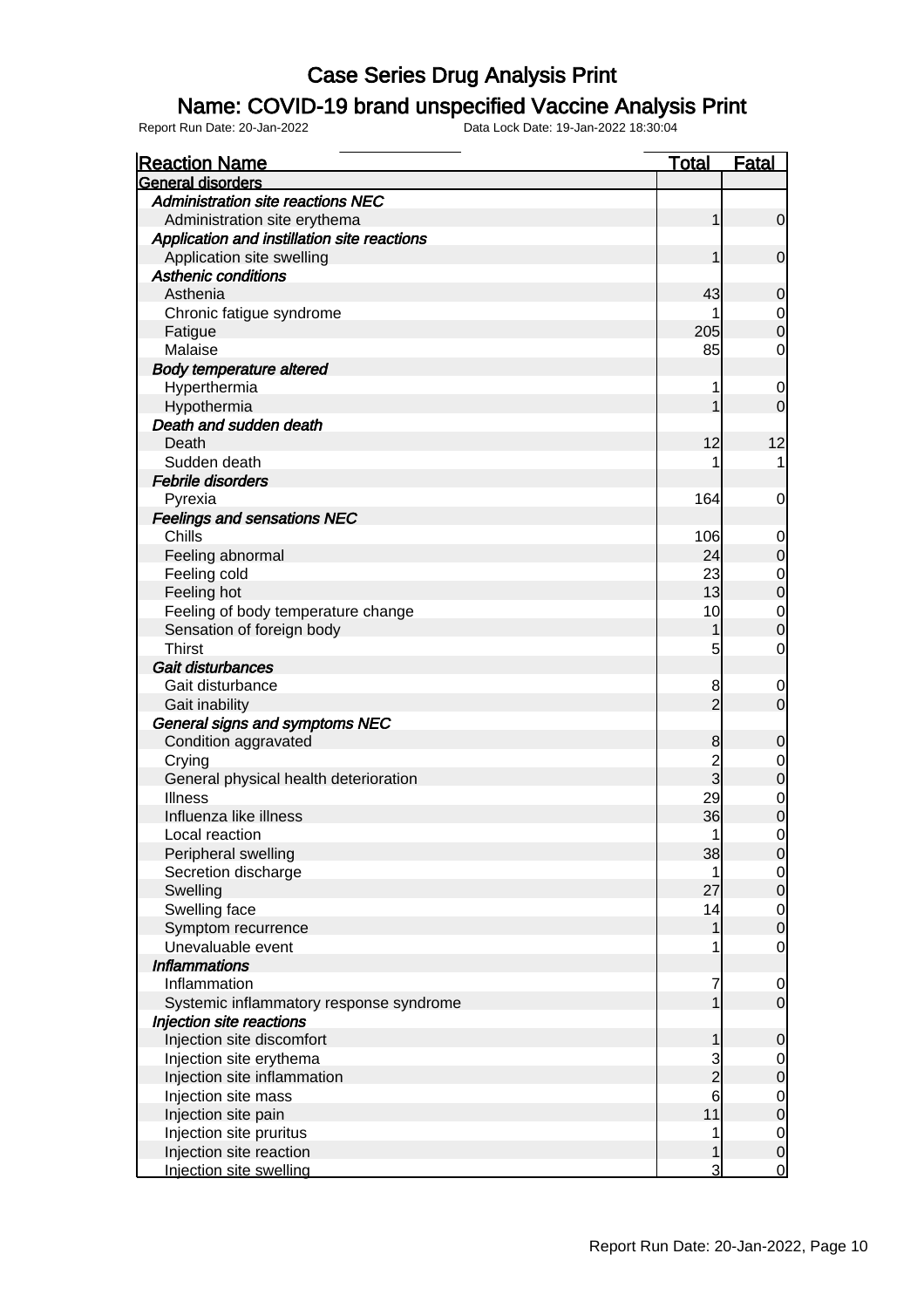### Name: COVID-19 brand unspecified Vaccine Analysis Print

| <b>Reaction Name</b>                                 | <b>Total</b>             | <b>Fatal</b>                     |
|------------------------------------------------------|--------------------------|----------------------------------|
| General disorders cont'd<br><b>General disorders</b> |                          |                                  |
| Injection site warmth                                | 1                        | $\mathbf 0$                      |
| <b>Interactions</b>                                  |                          |                                  |
| Drug interaction                                     | 1                        | $\mathbf 0$                      |
| <b>Mass conditions NEC</b>                           |                          |                                  |
| Cyst                                                 | $\overline{2}$           | $\mathbf 0$                      |
| Mass                                                 | 1                        | $\mathbf 0$                      |
| Nodule                                               | 1                        | $\overline{0}$                   |
| Oedema NEC                                           |                          |                                  |
| Oedema peripheral                                    | 1                        | $\mathbf 0$                      |
| <b>Pain and discomfort NEC</b>                       |                          |                                  |
| Axillary pain                                        | 11                       | $\mathbf 0$                      |
| Chest discomfort                                     | 7                        | $\mathbf 0$                      |
| Chest pain                                           | 35                       | $\mathbf 0$                      |
| <b>Discomfort</b>                                    | 6                        |                                  |
| Facial discomfort                                    |                          | $0\atop 0$                       |
| Facial pain                                          | 4                        |                                  |
| Pain                                                 | 91                       | $0\atop 0$                       |
| <b>Tenderness</b>                                    | 1                        | $\mathbf 0$                      |
| Therapeutic and nontherapeutic responses             |                          |                                  |
| Adverse drug reaction                                | 4                        | $\mathbf 0$                      |
| Adverse reaction                                     | 1                        | $\mathbf 0$                      |
| Drug ineffective                                     |                          |                                  |
| Drug intolerance                                     |                          | $0\atop 0$                       |
| No reaction on previous exposure to drug             |                          |                                  |
| Surgical failure                                     |                          | $0\atop 0$                       |
| Therapeutic product effect decreased                 |                          |                                  |
| Therapeutic product ineffective                      |                          | $0\atop 0$                       |
| Therapeutic response decreased                       |                          | $\mathbf 0$                      |
| Therapeutic response unexpected                      |                          | $\overline{0}$                   |
| Vaccination site reactions                           |                          |                                  |
| Vaccination site bruising                            | $\overline{2}$           | $\mathbf 0$                      |
| Vaccination site erythema                            | 17                       | $\mathbf{0}$                     |
| Vaccination site hypoaesthesia                       | 1                        | $\overline{0}$                   |
| Vaccination site induration                          | $\overline{c}$           |                                  |
| Vaccination site inflammation                        | $\overline{2}$           | $\begin{matrix}0\\0\end{matrix}$ |
| Vaccination site mass                                | $\overline{\mathcal{A}}$ | $\overline{0}$                   |
| Vaccination site movement impairment                 | $\mathbf{1}$             | $\overline{O}$                   |
| Vaccination site pain                                | 15                       | $\mathbf 0$                      |
| Vaccination site papule                              | $\mathbf{1}$             | $\overline{0}$                   |
| Vaccination site pruritus                            | 3                        | $\overline{0}$                   |
| Vaccination site rash                                | $\overline{2}$           | $\overline{0}$                   |
| Vaccination site reaction                            |                          | $\boldsymbol{0}$                 |
| Vaccination site scab                                |                          | $\overline{0}$                   |
| Vaccination site swelling                            | 12                       | $\mathbf 0$                      |
| Vaccination site warmth                              | 6                        | $\mathbf 0$                      |
| General disorders SOC TOTAL                          | <u> 1153 </u>            | <u> 13</u>                       |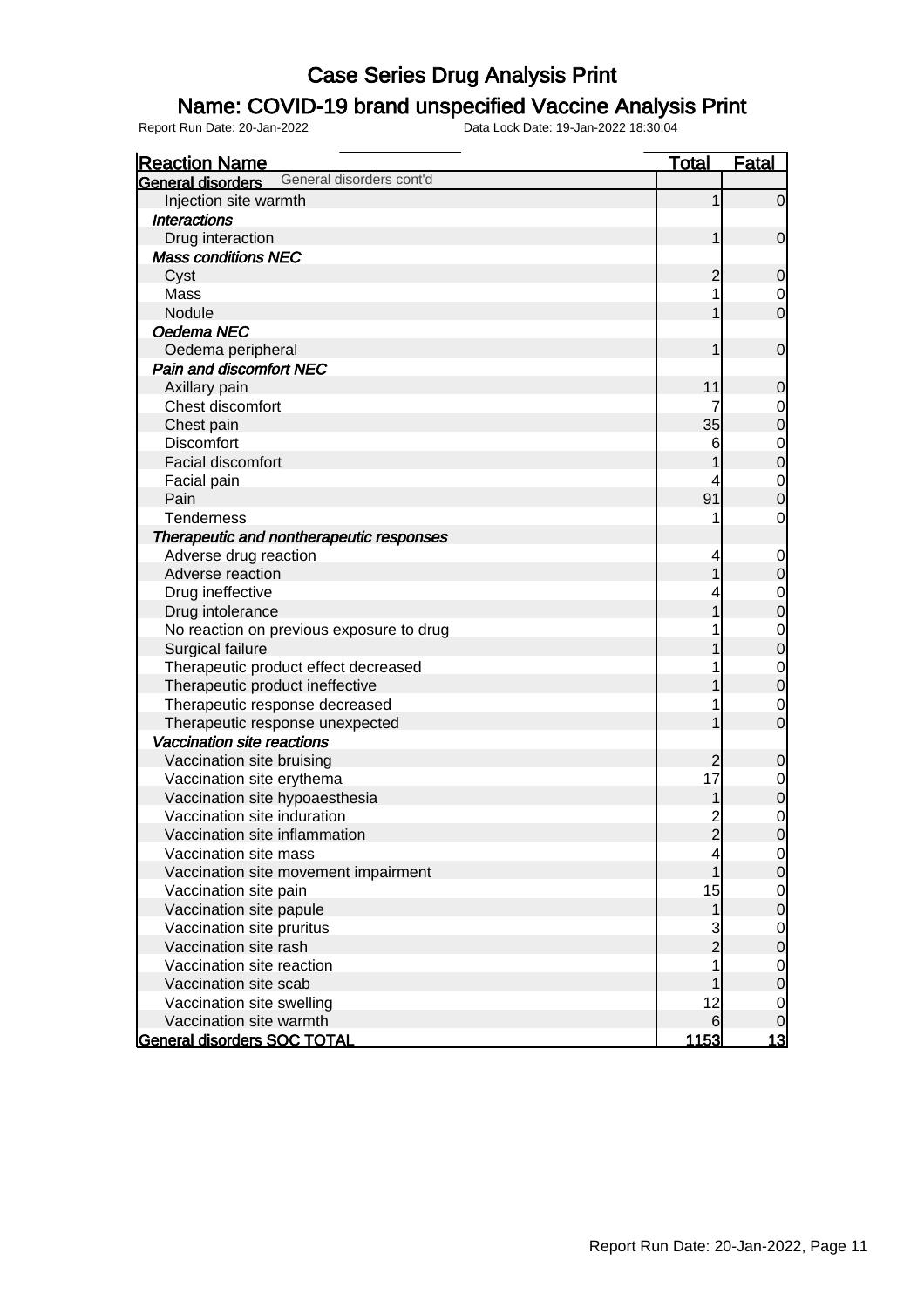#### Name: COVID-19 brand unspecified Vaccine Analysis Print

| <b>Reaction Name</b>                    | Total | Fata |
|-----------------------------------------|-------|------|
| <b>Hepatic disorders</b>                |       |      |
| <b>Cholecystitis and cholelithiasis</b> |       |      |
| Cholecystitis acute                     |       | ΩI   |
| Cholestasis and jaundice                |       |      |
| Jaundice                                |       | ΩI   |
| Hepatic vascular disorders              |       |      |
| Portal vein thrombosis                  | っ     | O    |
| <b>Hepatic disorders SOC TOTAL</b>      |       |      |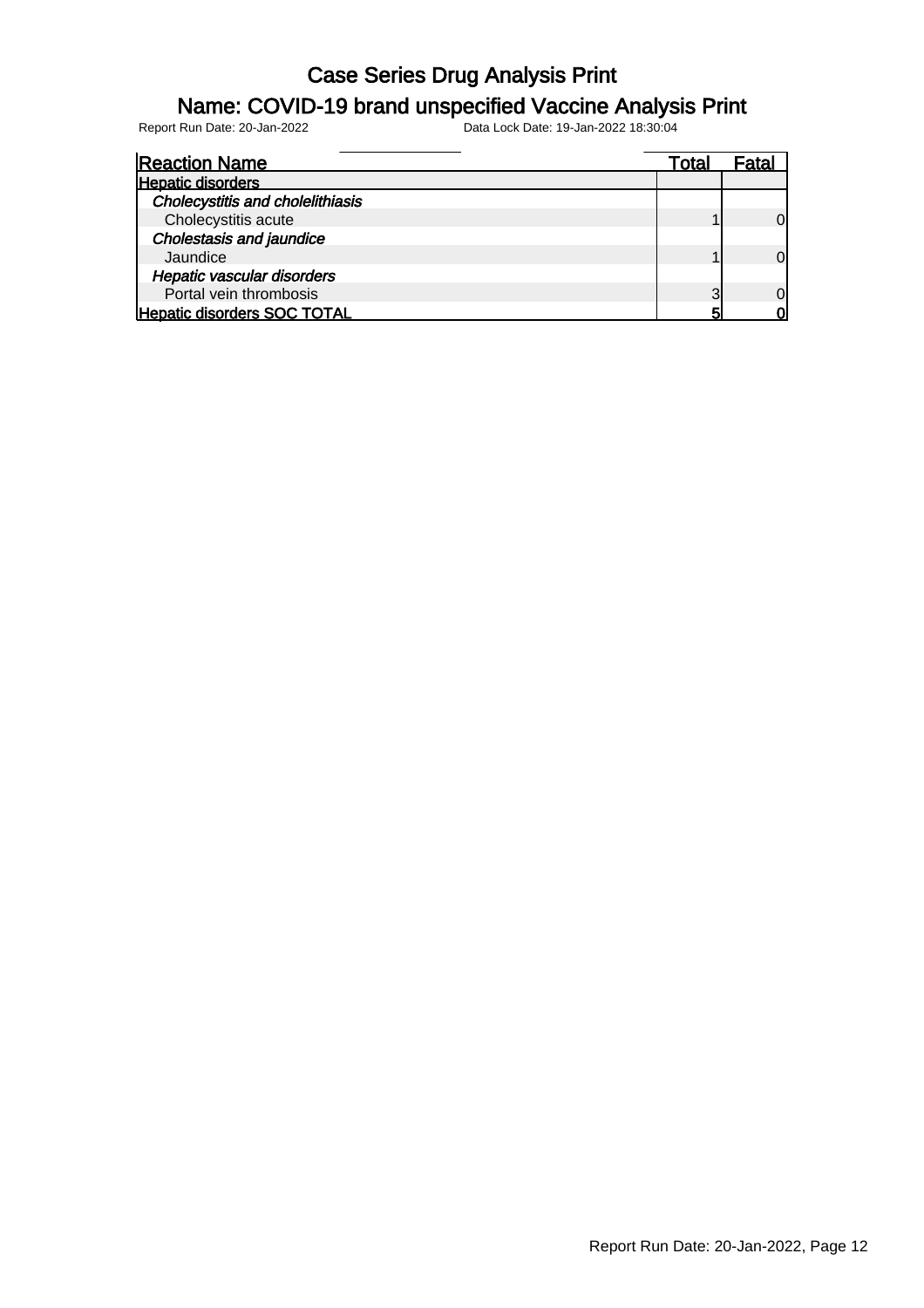#### Name: COVID-19 brand unspecified Vaccine Analysis Print

| <b>Reaction Name</b>                                          | Total | Fatal    |
|---------------------------------------------------------------|-------|----------|
| Immune system disorders                                       |       |          |
| Acute and chronic sarcoidosis                                 |       |          |
| Sarcoidosis                                                   |       | 0        |
| <b>Allergic conditions NEC</b>                                |       |          |
| Hypersensitivity                                              | 6     | $\Omega$ |
| Allergies to foods, food additives, drugs and other chemicals |       |          |
| Allergy to vaccine                                            | 3     |          |
| Drug hypersensitivity                                         |       |          |
| Food allergy                                                  |       | 0        |
| Anaphylactic and anaphylactoid responses                      |       |          |
| Anaphylactic reaction                                         |       | 0        |
| <b>Atopic disorders</b>                                       |       |          |
| Seasonal allergy                                              |       | $\Omega$ |
| Immune and associated conditions NEC                          |       |          |
| Bacille Calmette-Guerin scar reactivation                     |       | 0        |
| <b>Immunodeficiency disorders NEC</b>                         |       |          |
| Immunodeficiency                                              |       | ი        |
| <b>Transplant rejections</b>                                  |       |          |
| Corneal graft rejection                                       |       |          |
| Immune system disorders SOC TOTAL                             |       |          |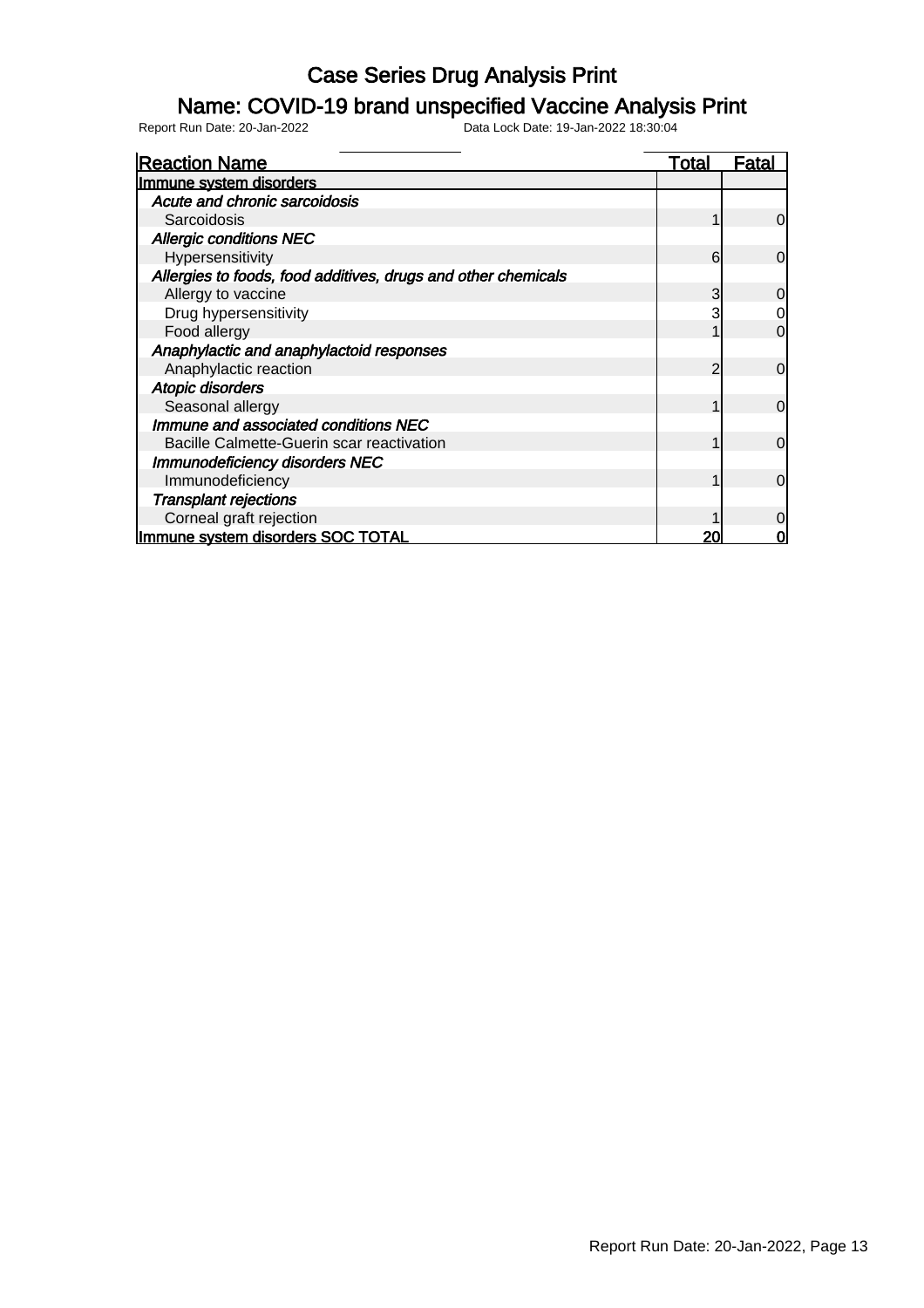#### Name: COVID-19 brand unspecified Vaccine Analysis Print

| <b>Reaction Name</b>                                                 | <u>Total</u>   | <u>Fatal</u>   |
|----------------------------------------------------------------------|----------------|----------------|
| Infections                                                           |                |                |
| Abdominal and gastrointestinal infections                            |                |                |
| Appendicitis                                                         |                | 0              |
| <b>Bacterial infections NEC</b>                                      |                |                |
| Arthritis bacterial                                                  |                | 0              |
| Cellulitis                                                           | 2              | 0              |
| <b>Breast infections</b>                                             |                |                |
| <b>Mastitis</b>                                                      | 1              | 0              |
| <b>Caliciviral infections</b>                                        |                |                |
| Norovirus infection                                                  | 1              | 0              |
| Candida infections                                                   |                |                |
| Candida infection                                                    | 1              | 0              |
| Central nervous system and spinal infections                         |                |                |
| Encephalitis                                                         |                | $\mathbf 0$    |
| Meningitis aseptic                                                   |                | $\overline{0}$ |
| <b>Clostridia infections</b>                                         |                |                |
| Clostridium difficile infection                                      |                | $\mathbf 0$    |
| <b>Coronavirus infections</b>                                        |                |                |
| COVID-19                                                             | 29             | 0              |
| Suspected COVID-19                                                   |                | 0              |
| Eye and eyelid infections                                            |                |                |
| Eye infection                                                        | 1              | $\mathbf 0$    |
| Hordeolum                                                            |                | $\overline{0}$ |
| <b>Fungal infections NEC</b>                                         |                |                |
| Fungal infection                                                     |                | $\mathbf 0$    |
| <b>Herpes viral infections</b>                                       |                |                |
| Disseminated varicella zoster vaccine virus infection                |                | 0              |
| <b>Genital herpes</b>                                                |                | $\mathbf 0$    |
| Herpes zoster                                                        | 13             | $\mathbf 0$    |
| Herpes zoster oticus                                                 |                | $\mathbf 0$    |
| Oral herpes                                                          | 4              | $\overline{0}$ |
| <b>Infections NEC</b>                                                |                |                |
| Abscess                                                              |                | 0              |
| Infection                                                            | 9              | $\mathbf 0$    |
| Localised infection                                                  |                | $\overline{0}$ |
| <b>Infectious transmissions</b>                                      |                |                |
| Vaccine virus shedding                                               |                | $\overline{0}$ |
| Influenza viral infections                                           |                |                |
| Influenza                                                            | 21             | $\overline{0}$ |
| Lower respiratory tract and lung infections                          |                |                |
| Lower respiratory tract infection                                    | $\mathbf{3}$   | $\mathbf{1}$   |
| Pneumonia                                                            | 11             | 3              |
| <b>Mumps viral infections</b>                                        |                |                |
| <b>Mumps</b>                                                         | 1              | 0              |
| Sepsis, bacteraemia, viraemia and fungaemia NEC                      |                |                |
| Sepsis                                                               | $\overline{2}$ | 0              |
| Skin structures and soft tissue infections                           |                |                |
|                                                                      | 1              |                |
| Rash pustular                                                        |                | 0              |
| Staphylococcal infections<br>Furuncle                                | $\overline{2}$ |                |
|                                                                      |                | 0              |
| <b>Trypanosomal infections</b>                                       | 1              |                |
| African trypanosomiasis<br><b>Upper respiratory tract infections</b> |                | 0              |
|                                                                      | 1              |                |
| Laryngitis                                                           |                | 0              |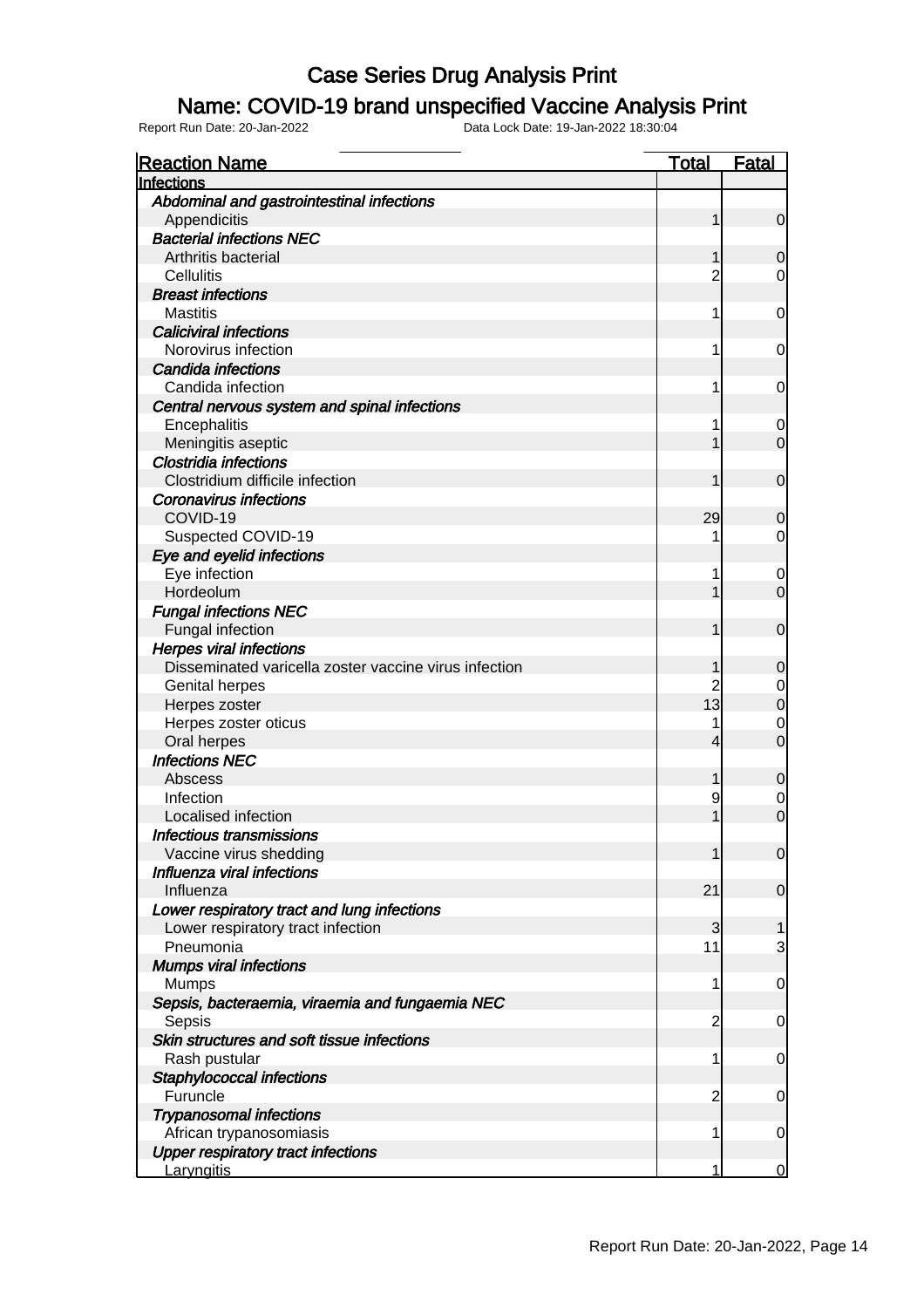### Name: COVID-19 brand unspecified Vaccine Analysis Print

| <b>Reaction Name</b>            | Total | Fatal    |
|---------------------------------|-------|----------|
| Infections cont'd<br>Infections |       |          |
| Nasopharyngitis                 |       | 0        |
| <b>Sinusitis</b>                |       |          |
| Tonsillitis                     | ⌒     | 0        |
| <b>Urinary tract infections</b> |       |          |
| Kidney infection                |       | $\Omega$ |
| Urinary tract infection         |       |          |
| <b>Viral infections NEC</b>     |       |          |
| Gastroenteritis viral           |       |          |
| Sweating fever                  |       |          |
| Viral infection                 |       |          |
| <b>Infections SOC TOTAL</b>     |       |          |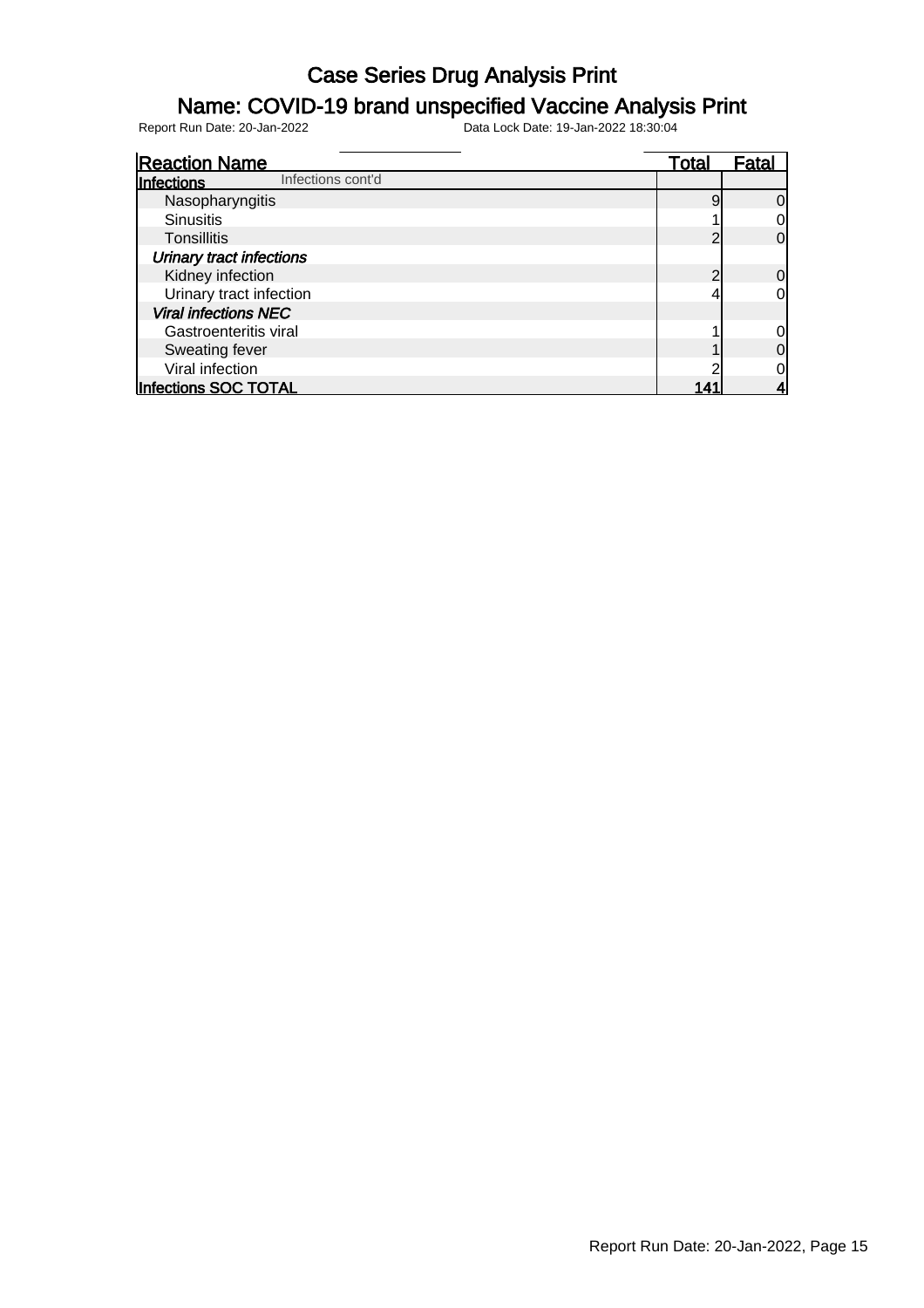#### Name: COVID-19 brand unspecified Vaccine Analysis Print

| <b>Reaction Name</b>                                        | <u>Total</u>   | <u>Fatal</u>   |
|-------------------------------------------------------------|----------------|----------------|
| <b>Injuries</b>                                             |                |                |
| Abdominal and gastrointestinal injuries NEC                 |                |                |
| Gallbladder injury                                          | 1              | $\overline{0}$ |
| <b>Bone and joint injuries NEC</b>                          |                |                |
| Joint injury                                                | 1              | $\overline{0}$ |
| <b>Cerebral injuries NEC</b>                                |                |                |
| Subdural haematoma                                          | 1              | 1              |
| Exposures associated with pregnancy, delivery and lactation |                |                |
| Exposure via breast milk                                    |                | 0              |
| Maternal exposure during breast feeding                     | 1              | $\mathbf 0$    |
| Maternal exposure during pregnancy                          | 7              | $\overline{0}$ |
| <b>Exposures to agents or circumstances NEC</b>             |                |                |
| Exposure to vaccinated person                               | 2              | $\mathbf 0$    |
| Eye injuries NEC                                            |                |                |
| Eye contusion                                               | 1              | 0              |
| Eye injury                                                  | 3              | 0              |
| Intentional product misuses                                 |                |                |
| Intentional product misuse                                  | $\overline{c}$ | $\mathbf 0$    |
| Intentional product use issues                              |                |                |
| Intentional dose omission                                   | $\overline{c}$ | 0              |
| Medication errors, product use errors and issues NEC        |                |                |
| <b>Medication error</b>                                     | $\overline{c}$ | $\mathbf 0$    |
| Prescription drug used without a prescription               | 1              | $\mathbf 0$    |
| Vaccination error                                           | 1              | $\mathbf 0$    |
| Wrong technique in product usage process                    | $\overline{2}$ | $\overline{0}$ |
| Muscle, tendon and ligament injuries                        |                |                |
| Muscle strain                                               | 1              | 0              |
| Tendon rupture                                              | 1              | 0              |
| <b>Nerve injuries NEC</b>                                   |                |                |
| Nerve injury                                                | 1              | $\mathbf 0$    |
| Non-site specific injuries NEC                              |                |                |
| Fall                                                        | 11             | 0              |
| Non-site specific procedural complications                  |                |                |
| Incision site pain                                          | 1              | $\mathbf 0$    |
| Injection related reaction                                  | $\overline{2}$ | $\overline{0}$ |
| Off label uses                                              |                |                |
| Off label use                                               | 11             | $\overline{0}$ |
| <b>Overdoses NEC</b>                                        |                |                |
| Overdose                                                    | 1              | $\overline{0}$ |
| <b>Product administration errors and issues</b>             |                |                |
| Expired product administered                                | $\overline{c}$ | 0              |
| Inappropriate schedule of product administration            | $\overline{2}$ | $\mathbf 0$    |
| Incorrect route of product administration                   | $\overline{1}$ | $\mathbf 0$    |
| Product administered at inappropriate site                  | 1              | $\mathbf 0$    |
| Product dose omission in error                              |                | $\overline{0}$ |
| Product dose omission issue                                 | 3              | $\mathbf 0$    |
| Wrong product administered                                  | 1              | $\mathbf 0$    |
| Product dispensing errors and issues                        |                |                |
| Product dispensing error                                    | 1              | $\mathbf 0$    |
| Site specific injuries NEC                                  |                |                |
| Limb injury                                                 | 2              | 0              |
| Spinal column injury                                        | 1              | $\overline{0}$ |
| <b>Skin injuries NEC</b>                                    |                |                |
| Contusion                                                   | 14             | $\overline{0}$ |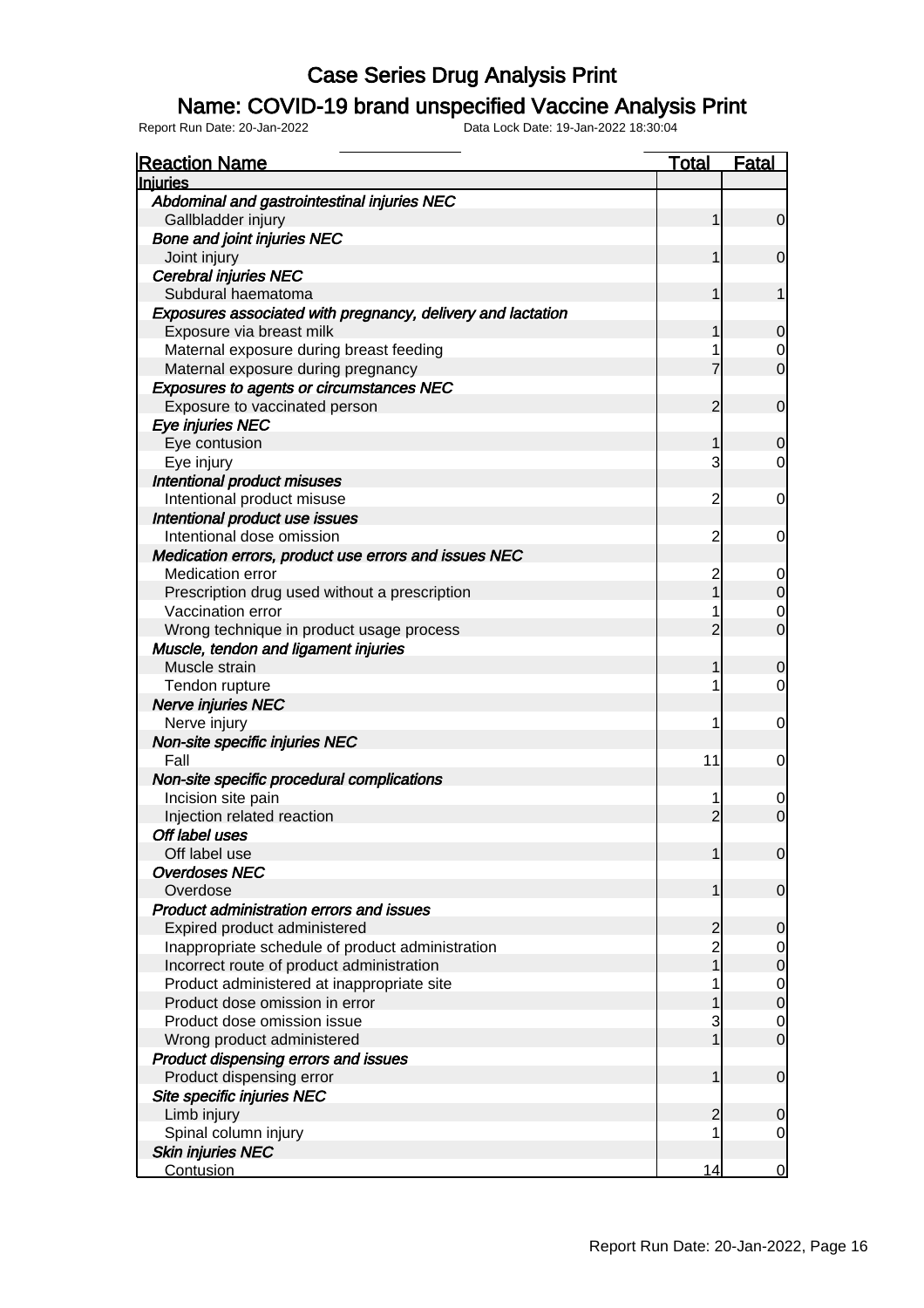#### Name: COVID-19 brand unspecified Vaccine Analysis Print

| <b>Reaction Name</b>               | Total | Fatal |
|------------------------------------|-------|-------|
| Injuries cont'd<br><b>Injuries</b> |       |       |
| <b>Underdoses NEC</b>              |       |       |
| Prescribed underdose               |       | ЭI    |
| Vaccination related complications  |       |       |
| Vaccination complication           | 13    | ЭI    |
| Injuries SOC TOTAL                 | 90    |       |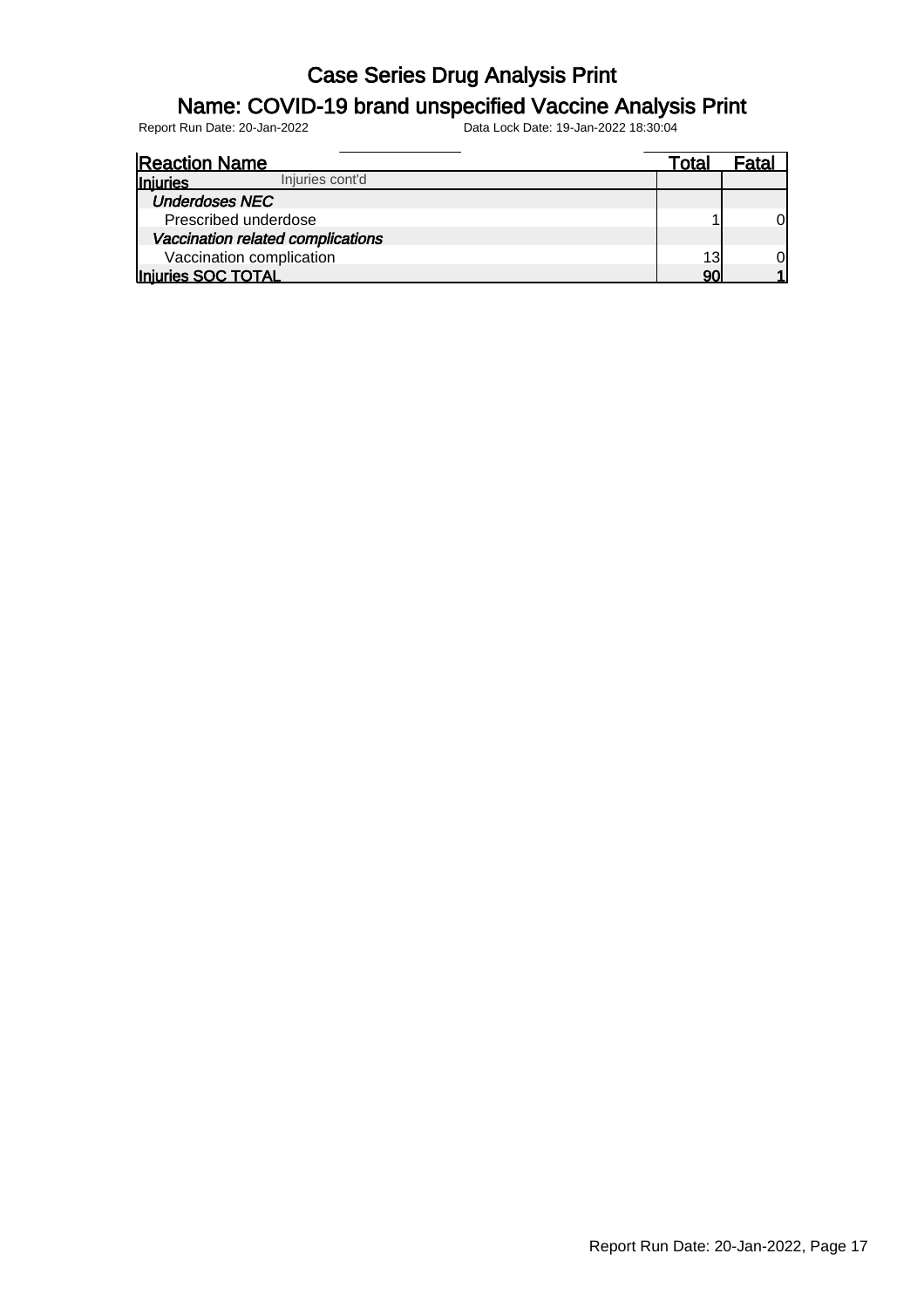#### Name: COVID-19 brand unspecified Vaccine Analysis Print

| <b>Reaction Name</b>                                    | <b>Total</b>                          | <b>Fatal</b>                     |
|---------------------------------------------------------|---------------------------------------|----------------------------------|
| Investigations                                          |                                       |                                  |
| <b>Autoimmunity analyses</b>                            |                                       |                                  |
| Anti-HLA antibody test positive                         | 1                                     | $\mathbf 0$                      |
| Blood gas and acid base analyses                        |                                       |                                  |
| Oxygen saturation decreased                             | 1                                     | $\mathbf 0$                      |
| Carbohydrate tolerance analyses (incl diabetes)         |                                       |                                  |
| Blood glucose increased                                 | 2                                     | $\mathbf 0$                      |
| Cardiac auscultatory investigations                     |                                       |                                  |
| Cardiac murmur                                          | 2                                     | $\mathbf 0$                      |
| Cardiac function diagnostic procedures                  |                                       |                                  |
| Myocardial strain imaging                               | 1                                     | $\mathbf 0$                      |
| Cerebrospinal fluid tests (excl microbiology)           |                                       |                                  |
| CSF glucose decreased                                   |                                       | $\mathbf 0$                      |
| CSF protein increased                                   |                                       | 0                                |
| <b>Cholesterol analyses</b>                             |                                       |                                  |
| Blood cholesterol increased                             | 1                                     | $\mathbf 0$                      |
| Coagulation and bleeding analyses                       |                                       |                                  |
| Fibrin D dimer increased                                | $\overline{c}$                        | 0                                |
| International normalised ratio increased                | $\overline{3}$                        | $\overline{0}$                   |
| <b>ECG</b> investigations                               |                                       |                                  |
| Electrocardiogram abnormal                              | 1                                     | $\mathbf 0$                      |
| Heart rate and pulse investigations                     |                                       |                                  |
| Heart rate                                              |                                       | $\mathbf 0$                      |
| Heart rate decreased                                    |                                       | $\mathbf 0$                      |
| Heart rate increased                                    |                                       | $\mathbf 0$                      |
| Heart rate irregular                                    | 1                                     | $\mathbf 0$                      |
| <b>Hepatobiliary imaging procedures</b>                 |                                       |                                  |
| Liver scan                                              | 1                                     | $\mathbf 0$                      |
| <b>Immunology skin tests NEC</b>                        |                                       |                                  |
| Skin test positive                                      | 1                                     | 0                                |
| <b>Investigations NEC</b>                               |                                       |                                  |
| <b>Blood test</b>                                       |                                       | 0                                |
| Quality of life decreased                               |                                       | $\overline{0}$                   |
| <b>Liver function analyses</b>                          |                                       |                                  |
| Liver function test                                     | 1                                     | $\mathbf 0$                      |
| Mineral and electrolyte analyses                        |                                       |                                  |
| Blood iron decreased                                    | 1                                     | 0                                |
| Blood potassium decreased                               |                                       | $\overline{0}$                   |
| Physical examination procedures and organ system status |                                       |                                  |
| Body temperature                                        | $\begin{array}{c} 2 \\ 1 \end{array}$ | $\mathbf 0$                      |
| Body temperature abnormal                               |                                       | $\boldsymbol{0}$                 |
| Body temperature decreased                              | 2<br>1                                | $\begin{matrix}0\\0\end{matrix}$ |
| Body temperature fluctuation                            |                                       |                                  |
| Body temperature increased                              |                                       | $0$<br>0                         |
| Respiratory rate increased                              | 1                                     |                                  |
| Weight decreased                                        | 6                                     | $\begin{matrix}0\\0\end{matrix}$ |
| Weight increased                                        | $\overline{2}$                        |                                  |
| <b>Platelet analyses</b>                                |                                       |                                  |
| Platelet count decreased                                | 1                                     | $\mathbf 0$                      |
| Platelet count increased                                |                                       | $\mathbf 0$                      |
| Red blood cell analyses                                 |                                       |                                  |
| Haemoglobin E                                           | 1                                     | $\mathbf 0$                      |
| Haemoglobin decreased                                   | 1                                     | $\mathbf 0$                      |
| Red cell distribution width increased                   | 1                                     | $\overline{0}$                   |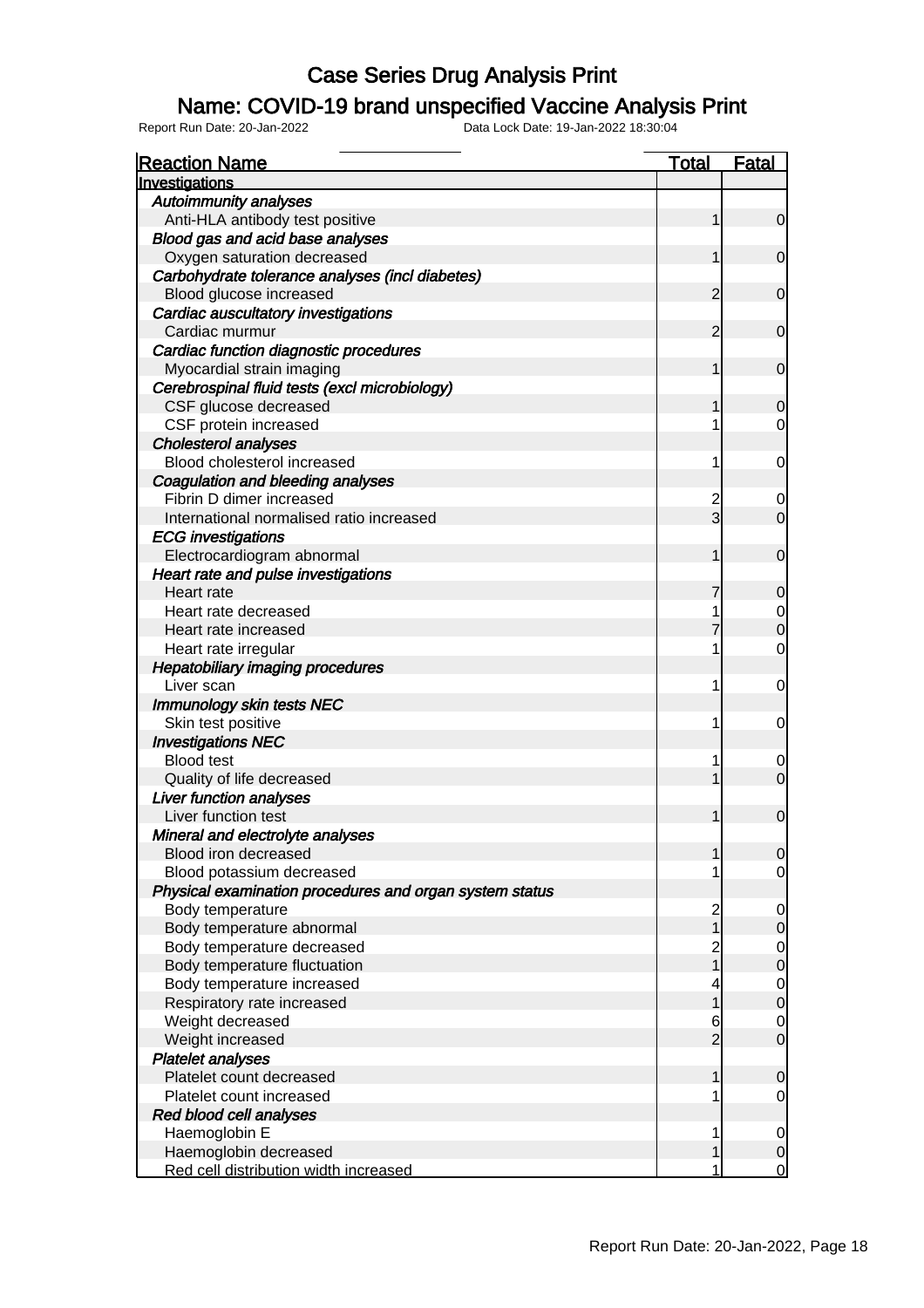### Name: COVID-19 brand unspecified Vaccine Analysis Print

| <b>Reaction Name</b>                                     | <u>Total</u> | Fatal          |
|----------------------------------------------------------|--------------|----------------|
| Investigations cont'd<br>Investigations                  |              |                |
| Respiratory and pulmonary function diagnostic procedures |              |                |
| Peak expiratory flow rate decreased                      |              | 0              |
| Skeletal and cardiac muscle analyses                     |              |                |
| Blood creatine phosphokinase increased                   |              | $\overline{0}$ |
| Troponin increased                                       |              | $\mathbf 0$    |
| Therapeutic drug monitoring analyses                     |              |                |
| Anticoagulation drug level below therapeutic             |              | $\mathbf 0$    |
| <b>Triglyceride analyses</b>                             |              |                |
| <b>Blood triglycerides</b>                               |              | $\overline{0}$ |
| Blood triglycerides increased                            |              | $\overline{0}$ |
| Vascular tests NEC (incl blood pressure)                 |              |                |
| Blood pressure decreased                                 |              | $\mathbf 0$    |
| Blood pressure increased                                 | 8            | $\overline{0}$ |
| Virus identification and serology                        |              |                |
| SARS-CoV-2 test                                          |              | $\mathbf 0$    |
| SARS-CoV-2 test false negative                           |              | $\mathbf 0$    |
| SARS-CoV-2 test negative                                 |              | $\Omega$       |
| SARS-CoV-2 test positive                                 |              | 0              |
| White blood cell analyses                                |              |                |
| Neutrophil count decreased                               |              | 0              |
| Neutrophil count increased                               |              | 0              |
| White blood cell count decreased                         |              |                |
| White blood cell count increased                         |              | 0              |
| <b>Investigations SOC TOTAL</b>                          | 91           | O              |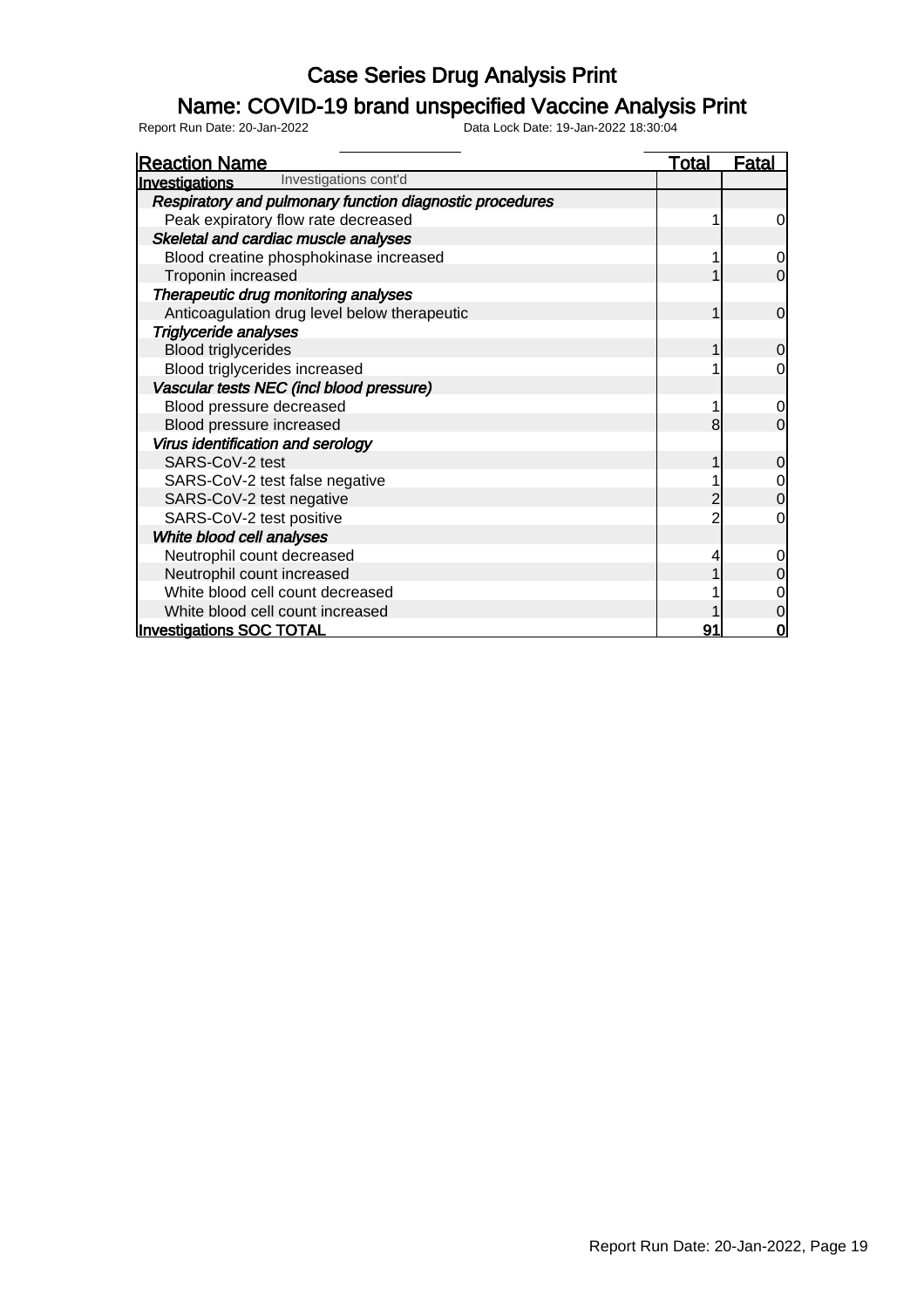### Name: COVID-19 brand unspecified Vaccine Analysis Print

| <b>Reaction Name</b>                     | <u>Total</u> | <u>Fatal</u>   |
|------------------------------------------|--------------|----------------|
| <b>Metabolic disorders</b>               |              |                |
| <b>Appetite disorders</b>                |              |                |
| Decreased appetite                       | 38           | $\overline{0}$ |
| Hypophagia                               |              | 0              |
| Increased appetite                       |              | $\mathbf 0$    |
| Diabetes mellitus (incl subtypes)        |              |                |
| Diabetes mellitus                        |              | 0              |
| Diabetes mellitus inadequate control     |              | 0              |
| Disorders of purine metabolism           |              |                |
| Gout                                     | 4            | $\overline{0}$ |
| Electrolyte imbalance NEC                |              |                |
| Electrolyte imbalance                    |              | 0              |
| <b>General nutritional disorders NEC</b> |              |                |
| Feeding disorder                         |              | $\mathbf 0$    |
| <b>Hyperglycaemic conditions NEC</b>     |              |                |
| Hyperglycaemia                           | 3            | $\Omega$       |
| Phosphorus metabolism disorders          |              |                |
| Hypophosphataemia                        |              | $\overline{0}$ |
| Sodium imbalance                         |              |                |
| Hyponatraemia                            |              | $\mathbf 0$    |
| Total fluid volume decreased             |              |                |
| Dehydration                              |              | 0              |
| Water soluble vitamin deficiencies       |              |                |
| Folate deficiency                        |              | 0              |
| <b>Metabolic disorders SOC TOTAL</b>     | 59           | 0              |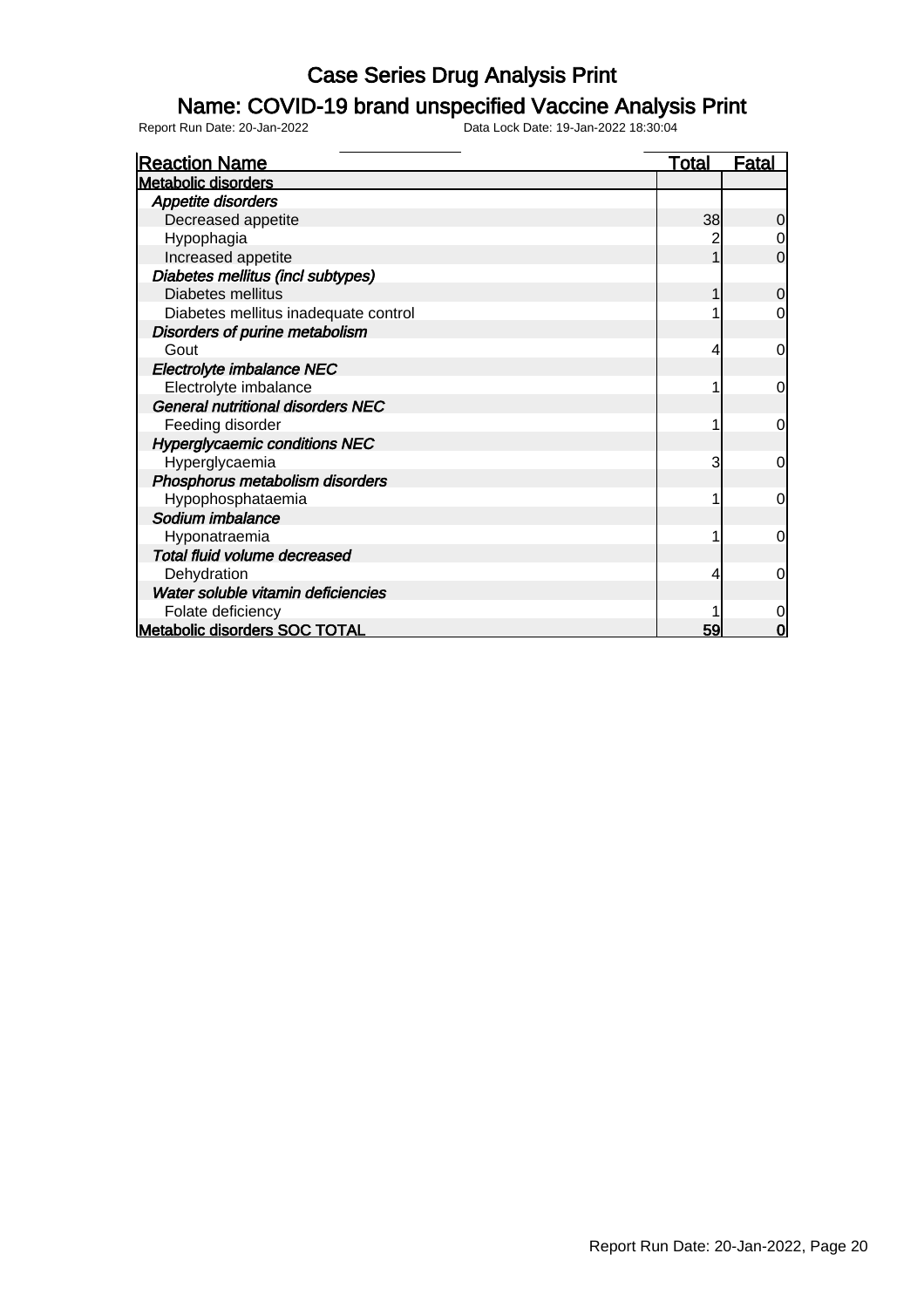### Name: COVID-19 brand unspecified Vaccine Analysis Print

| <b>Reaction Name</b>                                      | <b>Total</b>   | <b>Fatal</b>     |
|-----------------------------------------------------------|----------------|------------------|
| Muscle & tissue disorders                                 |                |                  |
| <b>Arthropathies NEC</b>                                  |                |                  |
| Arthritis                                                 | 9              | 0                |
| Arthropathy                                               | 1              | $\overline{0}$   |
| Bone related signs and symptoms                           |                |                  |
| Bone pain                                                 | 5              | $\boldsymbol{0}$ |
| Pain in jaw                                               | 1              | $\mathbf 0$      |
| Spinal pain                                               | 1              | 0                |
| <b>Bursal disorders</b>                                   |                |                  |
| <b>Bursitis</b>                                           | 1              | $\mathbf 0$      |
| Cartilage disorders                                       |                |                  |
| Costochondritis                                           | 3              | 0                |
| <b>Connective tissue disorders NEC</b>                    |                |                  |
| Polymyalgia rheumatica                                    | 4              | $\mathbf 0$      |
| Joint related disorders NEC                               |                |                  |
| Hypermobility syndrome                                    | 1              | $\mathbf 0$      |
| Joint lock                                                | $\overline{c}$ | $\mathbf 0$      |
| Periarthritis                                             | $\overline{2}$ | 0                |
| Joint related signs and symptoms                          |                |                  |
| Arthralgia                                                | 97             | $\mathbf 0$      |
| Joint stiffness                                           | $\overline{3}$ | $\mathbf 0$      |
| Joint swelling                                            | 11             | 0                |
| Lupus erythematosus (incl subtypes)                       |                |                  |
| Systemic lupus erythematosus                              | 2              | $\mathbf 0$      |
| Muscle pains                                              |                |                  |
| Fibromyalgia                                              | 2              | $\mathbf 0$      |
| Myalgia                                                   | 85             | $\overline{0}$   |
| Muscle related signs and symptoms NEC                     |                |                  |
| Muscle disorder                                           | 1              | $\mathbf 0$      |
| Muscle fatigue                                            | 3              | $\mathbf 0$      |
| Muscle spasms                                             | 17             | $\overline{0}$   |
| Muscle tightness                                          | $\overline{2}$ | $\mathbf 0$      |
| Muscle twitching                                          | $\overline{3}$ | $\overline{0}$   |
| Muscle tone abnormalities                                 |                |                  |
| Muscle rigidity                                           | 4              | $\boldsymbol{0}$ |
| <b>Muscle weakness conditions</b>                         |                |                  |
| Muscular weakness                                         | 18             | 0                |
| Musculoskeletal and connective tissue conditions NEC      |                |                  |
| Back disorder                                             | 1              | $\overline{0}$   |
| Mobility decreased                                        | 12             | $\overline{0}$   |
| Musculoskeletal disorder                                  | $\mathbf{1}$   | $\mathbf 0$      |
| Musculoskeletal stiffness                                 | 16             | $\mathbf 0$      |
| Musculoskeletal and connective tissue pain and discomfort |                |                  |
| Back pain                                                 | 33             | $\mathbf 0$      |
| Limb discomfort                                           | 14             | $\mathbf 0$      |
| Musculoskeletal chest pain                                | $\overline{2}$ | $\mathbf 0$      |
| Musculoskeletal discomfort                                | $\mathbf{1}$   | $\overline{0}$   |
| Musculoskeletal pain                                      | $\overline{2}$ | $\mathbf 0$      |
| Neck pain                                                 | 15             | $\overline{0}$   |
| Pain in extremity                                         | 121            | $\mathbf 0$      |
| <b>Psoriatic arthropathies</b>                            |                |                  |
| Psoriatic arthropathy                                     | 1              | $\overline{0}$   |
| <b>Rheumatoid arthropathies</b>                           |                |                  |
| Rheumatoid arthritis                                      | 3              | $\overline{0}$   |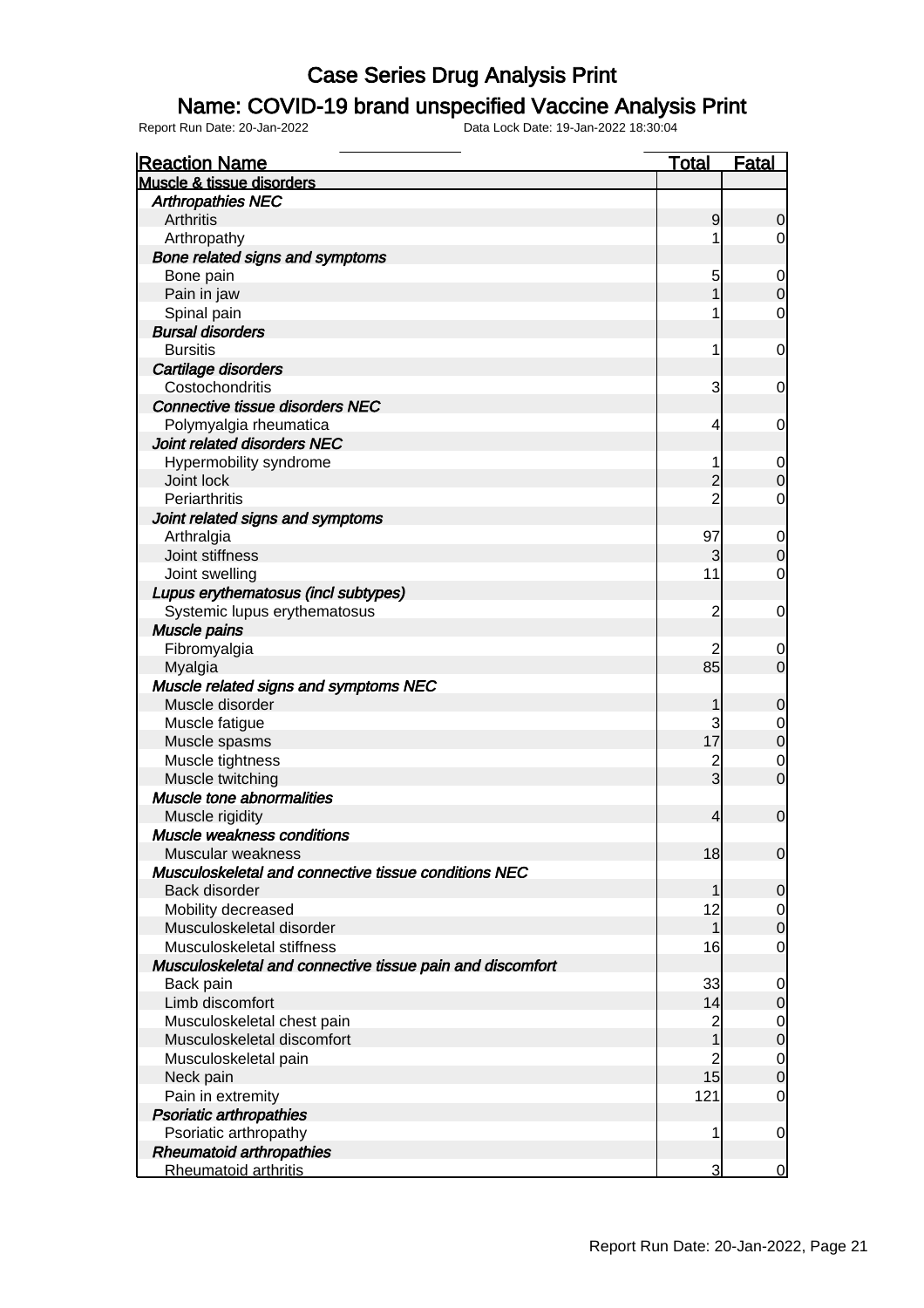### Name: COVID-19 brand unspecified Vaccine Analysis Print

| <b>Reaction Name</b>                                       | Total | Fatal |
|------------------------------------------------------------|-------|-------|
| Muscle & tissue disorders Muscle & tissue disorders cont'd |       |       |
| Soft tissue disorders NEC                                  |       |       |
| Axillary mass                                              |       |       |
| Groin pain                                                 |       |       |
| Neck mass                                                  |       |       |
| Spondyloarthropathies                                      |       |       |
| Arthritis reactive                                         |       |       |
| <b>Tendon disorders</b>                                    |       |       |
| <b>Tendonitis</b>                                          |       |       |
| <b>Trigger finger</b>                                      |       |       |
| Muscle & tissue disorders SOC TOTAL                        | 508   |       |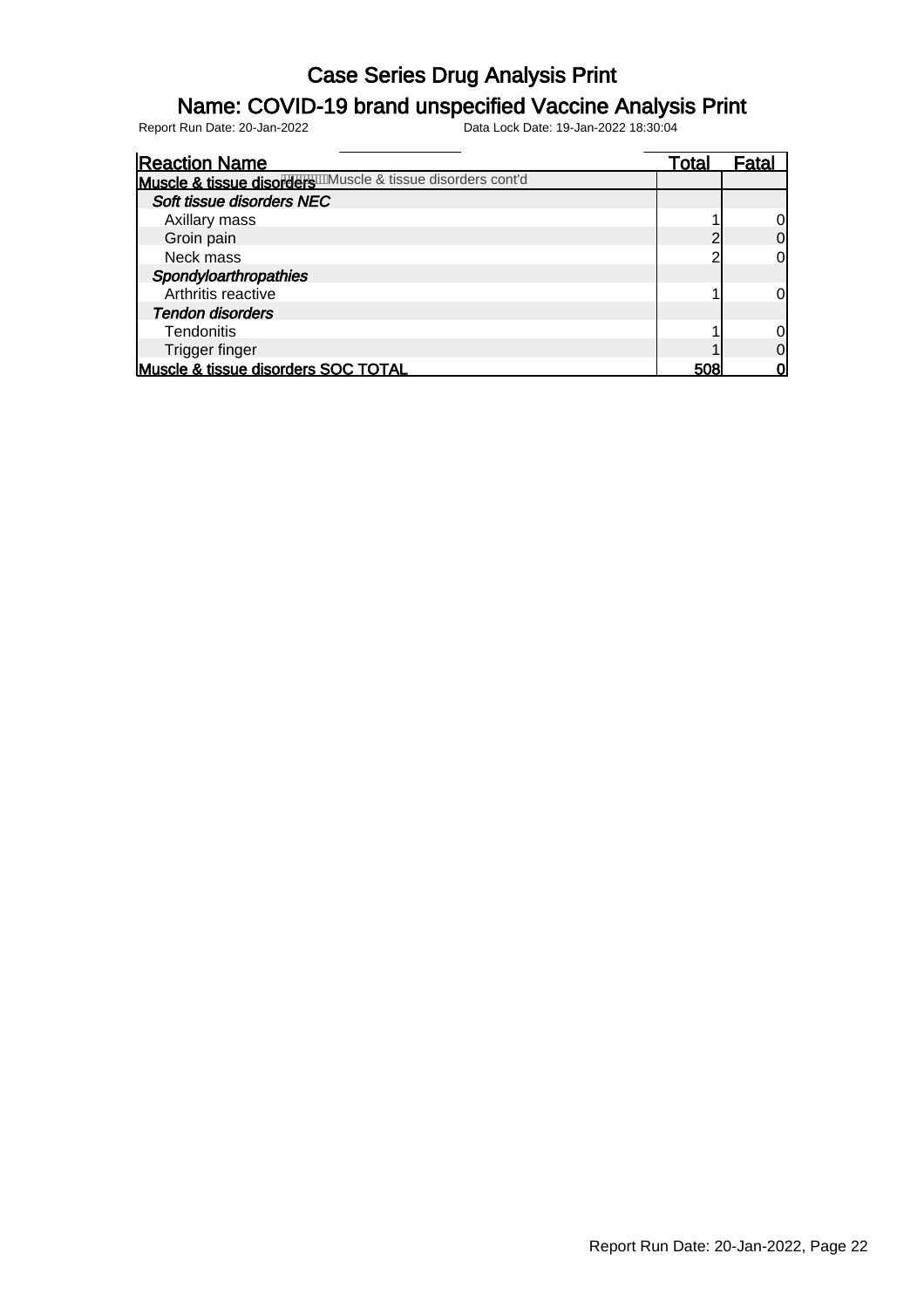#### Name: COVID-19 brand unspecified Vaccine Analysis Print

| <b>Reaction Name</b>                                                            | Total | Fata |
|---------------------------------------------------------------------------------|-------|------|
| <b>Neoplasms</b>                                                                |       |      |
| <b>Breast and nipple neoplasms malignant</b>                                    |       |      |
| Breast cancer                                                                   |       |      |
| Breast cancer female                                                            |       |      |
| Haematologic neoplasms NEC                                                      |       |      |
| Benign lymph node neoplasm                                                      |       | ი    |
| Leukaemias acute myeloid                                                        |       |      |
| Acute myeloid leukaemia                                                         |       |      |
| Neoplasms malignant site unspecified NEC                                        |       |      |
| Malignant neoplasm progression                                                  |       |      |
| Neoplasm malignant                                                              | 3     |      |
| Respiratory tract and pleural neoplasms malignant cell type unspecified<br>INEC |       |      |
| Lung neoplasm malignant                                                         |       |      |
| Throat cancer                                                                   |       |      |
| Skin neoplasms benign                                                           |       |      |
| Skin papilloma                                                                  |       |      |
| <b>Neoplasms SOC TOTAL</b>                                                      |       |      |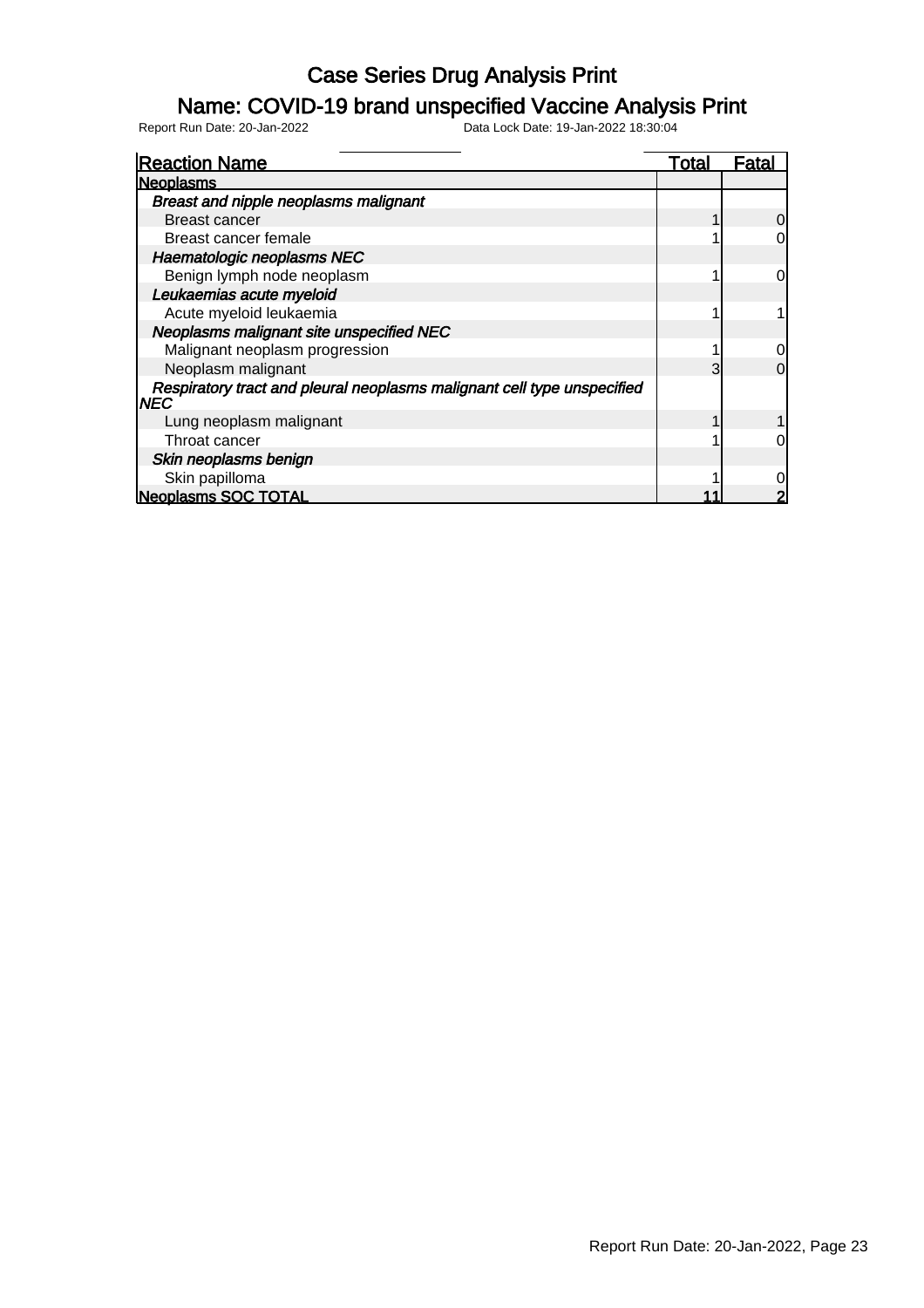### Name: COVID-19 brand unspecified Vaccine Analysis Print

| <b>Reaction Name</b>                                              | <b>Total</b>    | <b>Fatal</b>                     |
|-------------------------------------------------------------------|-----------------|----------------------------------|
| Nervous system disorders                                          |                 |                                  |
| Acute polyneuropathies                                            |                 |                                  |
| Guillain-Barre syndrome                                           | 6               | $\overline{0}$                   |
| Autonomic nervous system disorders                                |                 |                                  |
| Orthostatic intolerance                                           |                 | $\overline{0}$                   |
| Central nervous system haemorrhages and cerebrovascular accidents |                 |                                  |
| Basilar artery thrombosis                                         |                 | 1                                |
| Carotid artery occlusion                                          |                 | 0                                |
| Cerebrovascular accident                                          | 8               | $\mathbf 0$                      |
| Haemorrhage intracranial                                          | 2               | $\mathbf 0$                      |
| Ischaemic stroke                                                  |                 | $\overline{0}$                   |
| Cerebrovascular venous and sinus thrombosis                       |                 |                                  |
| Cerebral venous sinus thrombosis                                  |                 | 1                                |
| Coma states                                                       |                 |                                  |
| Coma                                                              |                 | $\overline{0}$                   |
| Coordination and balance disturbances                             |                 |                                  |
| Balance disorder                                                  | 10              | $\mathbf 0$                      |
| Coordination abnormal                                             |                 | 0                                |
| Dysstasia                                                         | $\overline{2}$  | $\overline{0}$                   |
| <b>Cortical dysfunction NEC</b>                                   |                 |                                  |
| Aphasia                                                           | 3               | $\overline{0}$                   |
| Disturbances in consciousness NEC                                 |                 |                                  |
| Lethargy                                                          | 30 <sub>l</sub> | $\mathbf 0$                      |
| Loss of consciousness                                             | 10 <sup>1</sup> | $\overline{0}$                   |
| Somnolence                                                        | 15              | $\mathbf 0$                      |
| Syncope                                                           | 18              | 0                                |
| Dyskinesias and movement disorders NEC                            |                 |                                  |
| Bradykinesia                                                      |                 | $\mathbf 0$                      |
| Hypokinesia                                                       |                 | $\mathbf 0$                      |
| Movement disorder                                                 | 2               | 0                                |
| <b>Encephalopathies NEC</b>                                       |                 |                                  |
| Autoimmune encephalopathy                                         | 1               | 0                                |
| Eye movement disorders                                            |                 |                                  |
|                                                                   |                 | 0                                |
| VIth nerve paralysis<br><b>Facial cranial nerve disorders</b>     |                 |                                  |
|                                                                   | 4               | $\overline{0}$                   |
| Bell's palsy                                                      | 7               |                                  |
| Facial paralysis                                                  |                 | 0                                |
| Facial paresis<br>Facial spasm                                    |                 | $\overline{0}$<br>$\overline{0}$ |
| Generalised tonic-clonic seizures                                 |                 |                                  |
| Generalised tonic-clonic seizure                                  |                 | $\mathbf 0$                      |
| <b>Headaches NEC</b>                                              |                 |                                  |
|                                                                   |                 |                                  |
| <b>Cluster headache</b>                                           |                 | $\boldsymbol{0}$                 |
| Headache                                                          | 283             | $\overline{0}$                   |
| Sinus headache                                                    | 2               | $\mathbf 0$                      |
| <b>Tension headache</b>                                           | 6               | $\mathbf 0$                      |
| Increased intracranial pressure disorders                         |                 |                                  |
| Brain oedema                                                      | 1               | $\mathbf 0$                      |
| Memory loss (excl dementia)                                       |                 |                                  |
| Amnesia                                                           | 7               | $\mathbf 0$                      |
| Memory impairment                                                 | 3               | $\overline{0}$                   |
| <b>Meningitis NEC</b>                                             |                 |                                  |
| Meningitis noninfective                                           |                 | $\mathbf 0$                      |
| <b>Mental impairment (excl dementia and memory loss)</b>          |                 |                                  |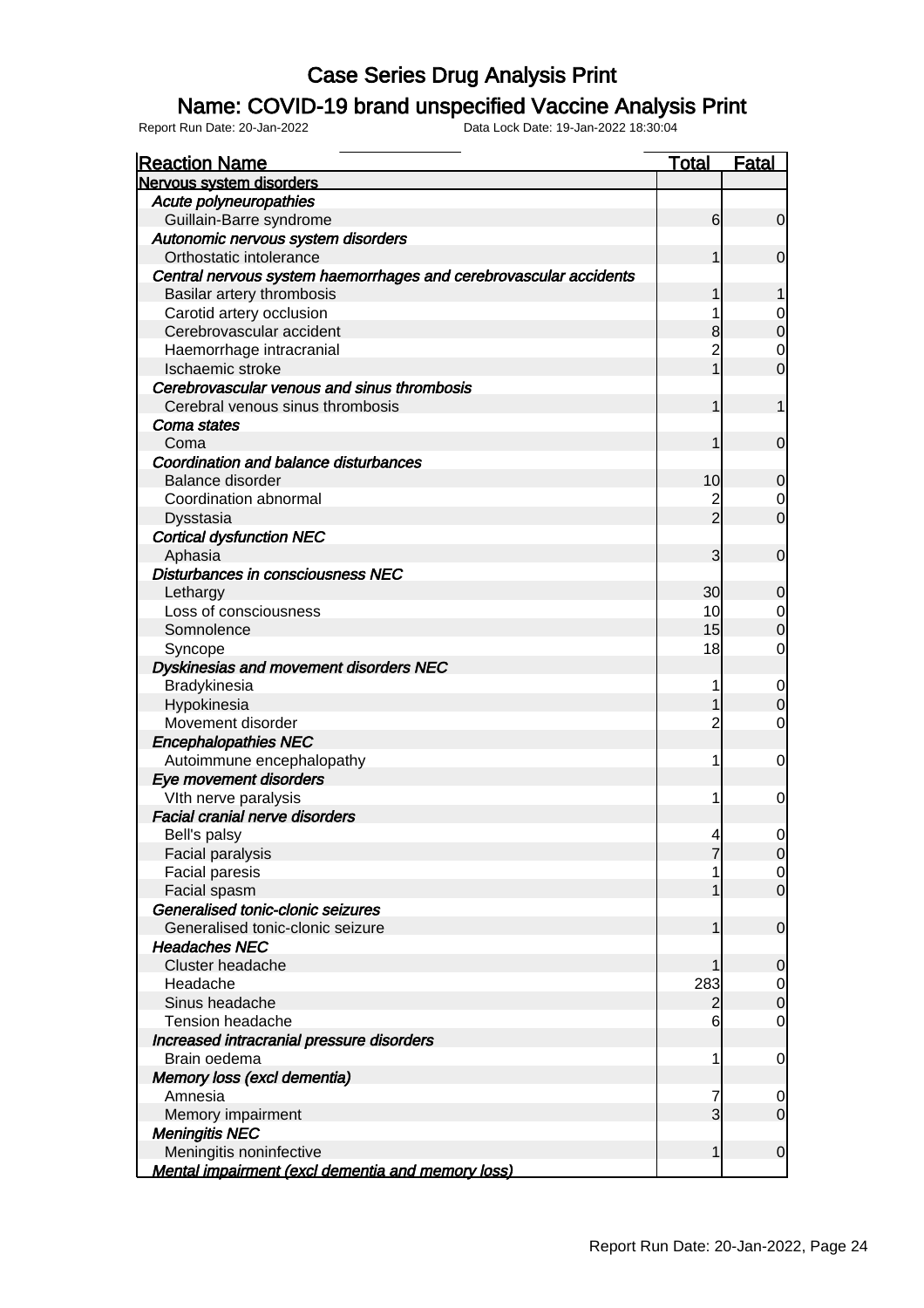### Name: COVID-19 brand unspecified Vaccine Analysis Print

| <b>Reaction Name</b>                                       | <b>Total</b>                          | <u>Fatal</u>     |
|------------------------------------------------------------|---------------------------------------|------------------|
| Nervous system disorder Willervous system disorders cont'd |                                       |                  |
| Cognitive disorder                                         | 1                                     | 0                |
| Disturbance in attention                                   | 3                                     | 0                |
| Mental impairment                                          |                                       | $\mathbf 0$      |
| Migraine headaches                                         |                                       |                  |
| Migraine                                                   | 36                                    | $\mathbf 0$      |
| Retinal migraine                                           |                                       | $\mathbf 0$      |
| Mononeuropathies                                           |                                       |                  |
| Carpal tunnel syndrome                                     | 1                                     | $\mathbf 0$      |
| Peroneal nerve palsy                                       | 1                                     | $\overline{0}$   |
| Multiple sclerosis acute and progressive                   |                                       |                  |
| Multiple sclerosis                                         | $\overline{2}$                        | $\mathbf 0$      |
| Muscle tone abnormal                                       |                                       |                  |
| Hypotonia                                                  | 1                                     | $\mathbf 0$      |
| Narcolepsy and hypersomnia                                 |                                       |                  |
| Hypersomnia                                                | $\overline{2}$                        | $\mathbf 0$      |
| Nervous system disorders NEC                               |                                       |                  |
| Nervous system disorder                                    | $\overline{2}$                        | $\mathbf 0$      |
| <b>Neurological signs and symptoms NEC</b>                 |                                       |                  |
| <b>Dizziness</b>                                           | 102                                   | $\mathbf 0$      |
| Dizziness exertional                                       |                                       | $\mathbf 0$      |
|                                                            | 7                                     | $\overline{0}$   |
| Dizziness postural<br>Head discomfort                      |                                       |                  |
|                                                            | 2<br>1                                | $\mathbf{0}$     |
| Meningism                                                  |                                       | $\overline{0}$   |
| Myoclonus                                                  |                                       | $\mathbf{0}$     |
| Neurological symptom                                       |                                       | $\overline{0}$   |
| Presyncope                                                 | 3<br>3                                | $\mathbf 0$      |
| Unresponsive to stimuli                                    |                                       | $\overline{0}$   |
| <b>Olfactory nerve disorders</b>                           |                                       |                  |
| Anosmia                                                    | 3                                     | $\mathbf 0$      |
| Parosmia                                                   | 4                                     | $\mathbf 0$      |
| Paraesthesias and dysaesthesias                            |                                       |                  |
| Burning sensation                                          | 13                                    | $\mathbf 0$      |
| Hypoaesthesia                                              | 35                                    | $\overline{0}$   |
| Paraesthesia                                               | 49                                    | $\mathbf 0$      |
| Paralysis and paresis (excl cranial nerve)                 |                                       |                  |
| Hemiparesis                                                | $\begin{array}{c} 2 \\ 1 \end{array}$ | $\Omega$         |
| Hemiplegia                                                 |                                       | 0                |
| Monoparesis                                                |                                       | $\overline{0}$   |
| Monoplegia                                                 | 1                                     | $\overline{0}$   |
| Paralysis                                                  | 3                                     | $\mathbf 0$      |
| Parkinson's disease and parkinsonism                       |                                       |                  |
| Freezing phenomenon                                        | $\begin{array}{c} 2 \\ 1 \end{array}$ | $\mathbf 0$      |
| Parkinson's disease                                        |                                       | $\mathbf 0$      |
| Peripheral neuropathies NEC                                |                                       |                  |
| Neuropathy peripheral                                      | 1                                     | $\boldsymbol{0}$ |
| Seizures and seizure disorders NEC                         |                                       |                  |
| <b>Convulsions local</b>                                   | 1                                     | $\mathbf 0$      |
| Epilepsy                                                   |                                       | $\overline{0}$   |
| Psychogenic seizure                                        |                                       | $\pmb{0}$        |
| Seizure                                                    | 10                                    | $\mathbf{0}$     |
| Seizure like phenomena                                     | 1                                     | $\mathbf 0$      |
| <b>Sensory abnormalities NEC</b>                           |                                       |                  |
| Ageusia                                                    | 6                                     | $\overline{0}$   |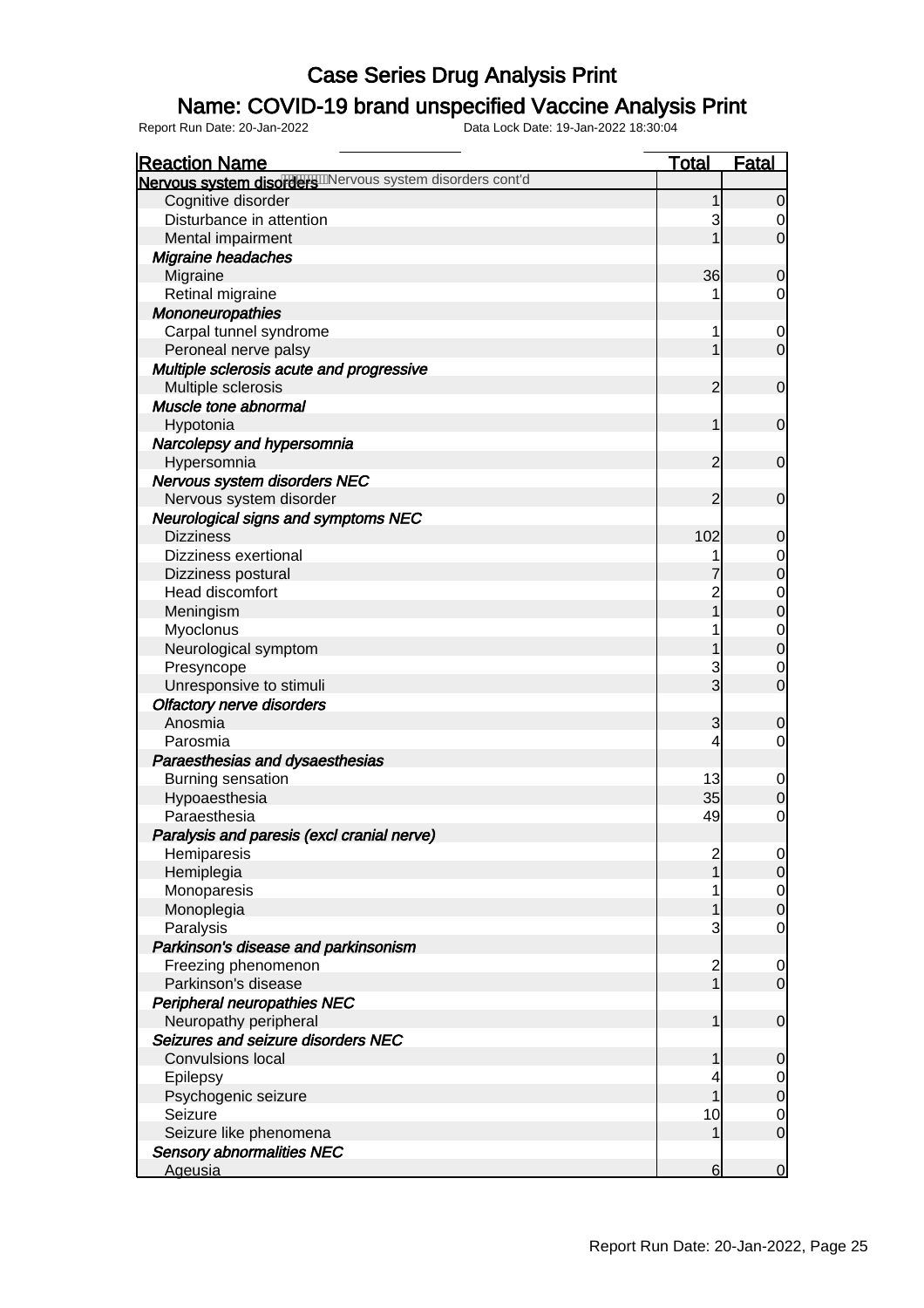### Name: COVID-19 brand unspecified Vaccine Analysis Print

| <b>Reaction Name</b>                                     | <u>Total</u> | Fatal          |
|----------------------------------------------------------|--------------|----------------|
| Nervous system disorders Mervous system disorders cont'd |              |                |
| Dysgeusia                                                |              |                |
| Neuralgia                                                | 8            |                |
| Restless legs syndrome                                   |              |                |
| Sensory disturbance                                      | 3            | 0              |
| Sensory loss                                             |              | 0              |
| Taste disorder                                           | っ            | $\Omega$       |
| Speech and language abnormalities                        |              |                |
| Dysarthria                                               | 5            | 0              |
| Transient cerebrovascular events                         |              |                |
| Transient ischaemic attack                               | 4            | 0              |
| Tremor (excl congenital)                                 |              |                |
| Tremor                                                   | 50           | $\overline{0}$ |
| <b>Trigeminal disorders</b>                              |              |                |
| Trigeminal neuralgia                                     |              |                |
| Nervous system disorders SOC TOTAL                       | 830          |                |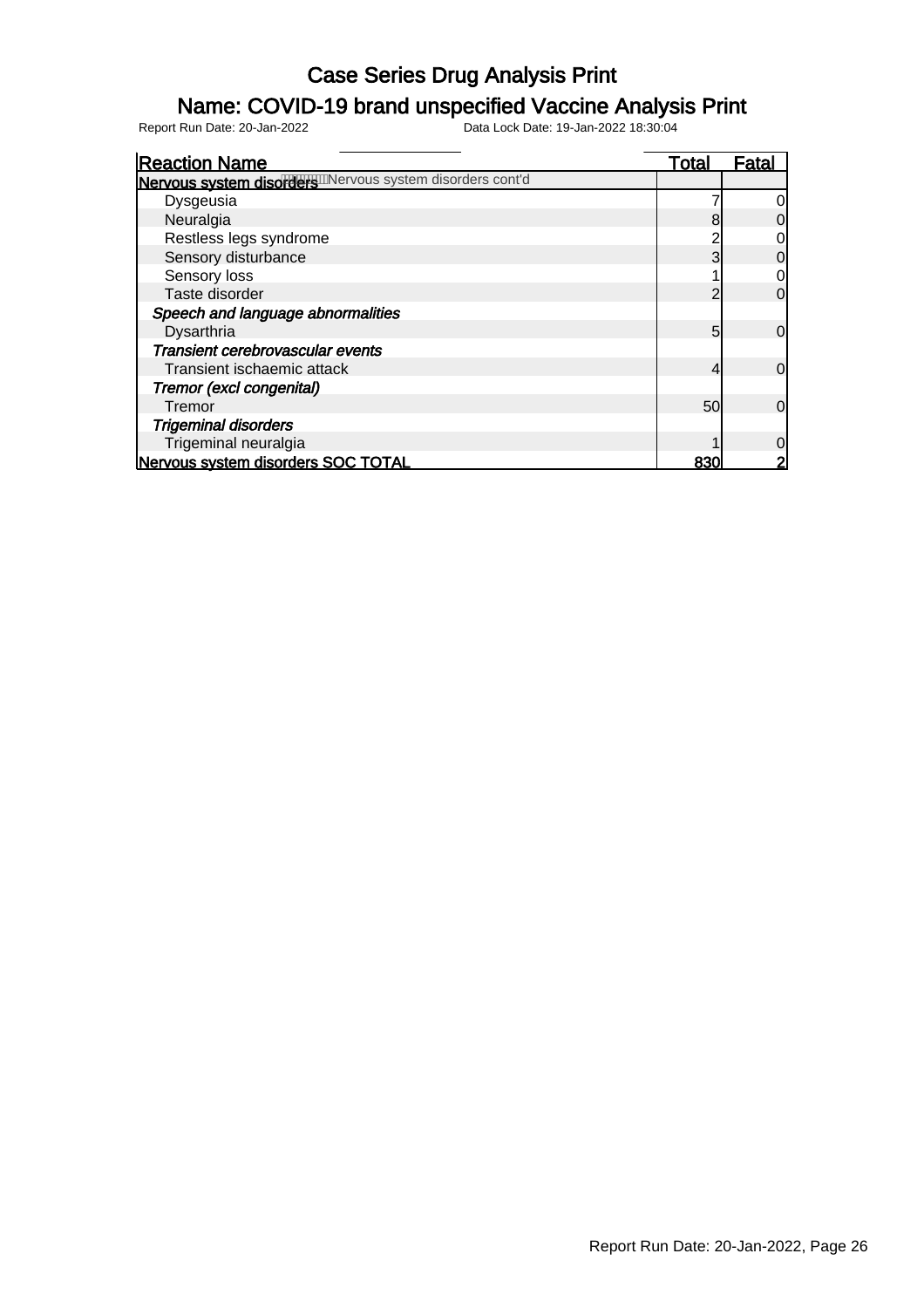### Name: COVID-19 brand unspecified Vaccine Analysis Print

| <b>Reaction Name</b>                    | Total |    |
|-----------------------------------------|-------|----|
| <b>Pregnancy conditions</b>             |       |    |
| <b>Abortions spontaneous</b>            |       |    |
| Abortion spontaneous                    |       | Ol |
| Maternal complications of pregnancy NEC |       |    |
| Preterm premature rupture of membranes  |       | N  |
| Normal pregnancy, labour and delivery   |       |    |
| Pregnancy                               |       | ΩI |
| <b>Pregnancy conditions SOC TOTAL</b>   |       |    |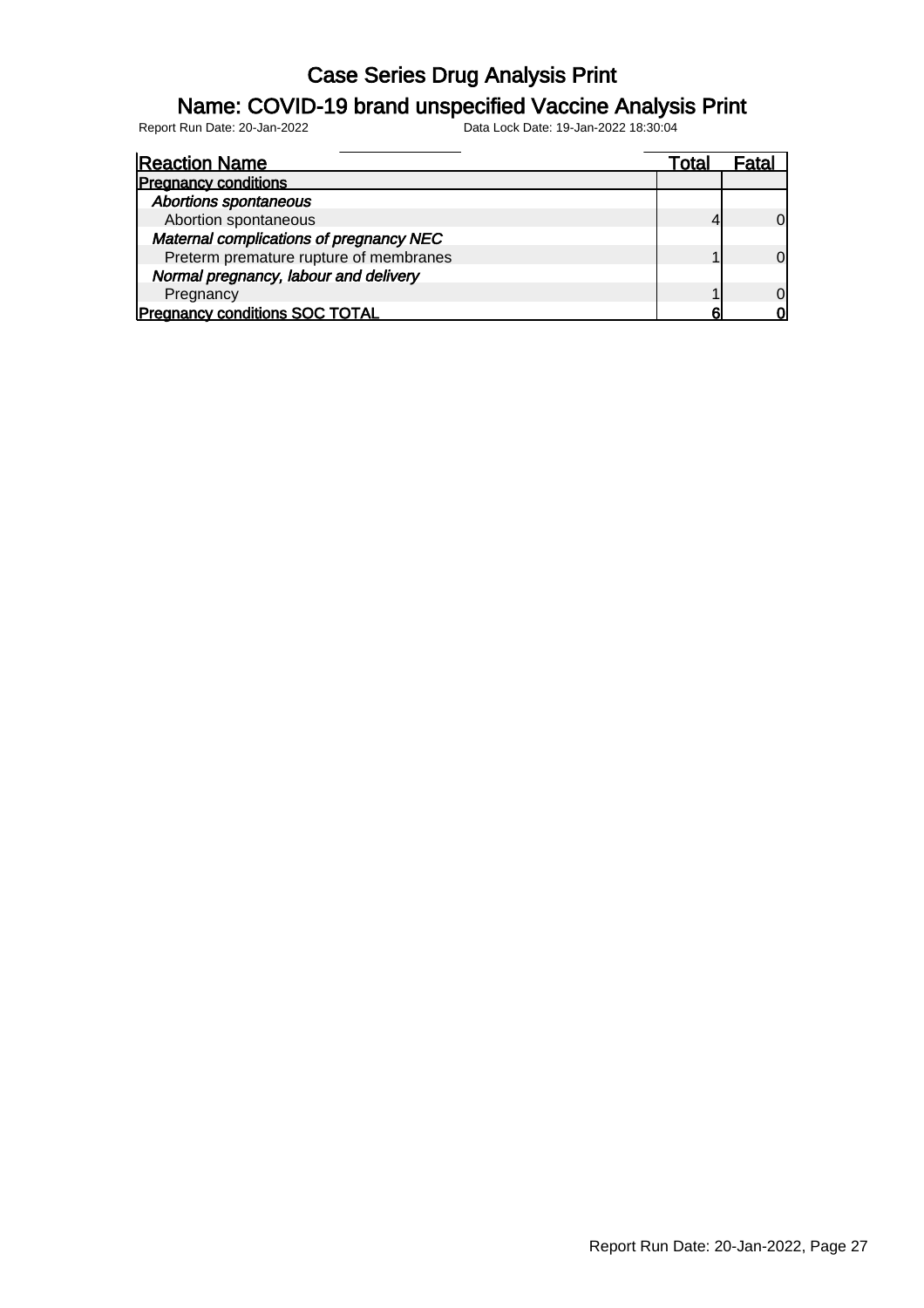#### Name: COVID-19 brand unspecified Vaccine Analysis Print

| <b>Reaction Name</b>                   | ™ota⊦ | <sup>≂</sup> ata. |
|----------------------------------------|-------|-------------------|
| Product supply and availability issues |       |                   |
| Product availability issue             |       |                   |
| <b>Inull SOC TOTAL</b>                 |       |                   |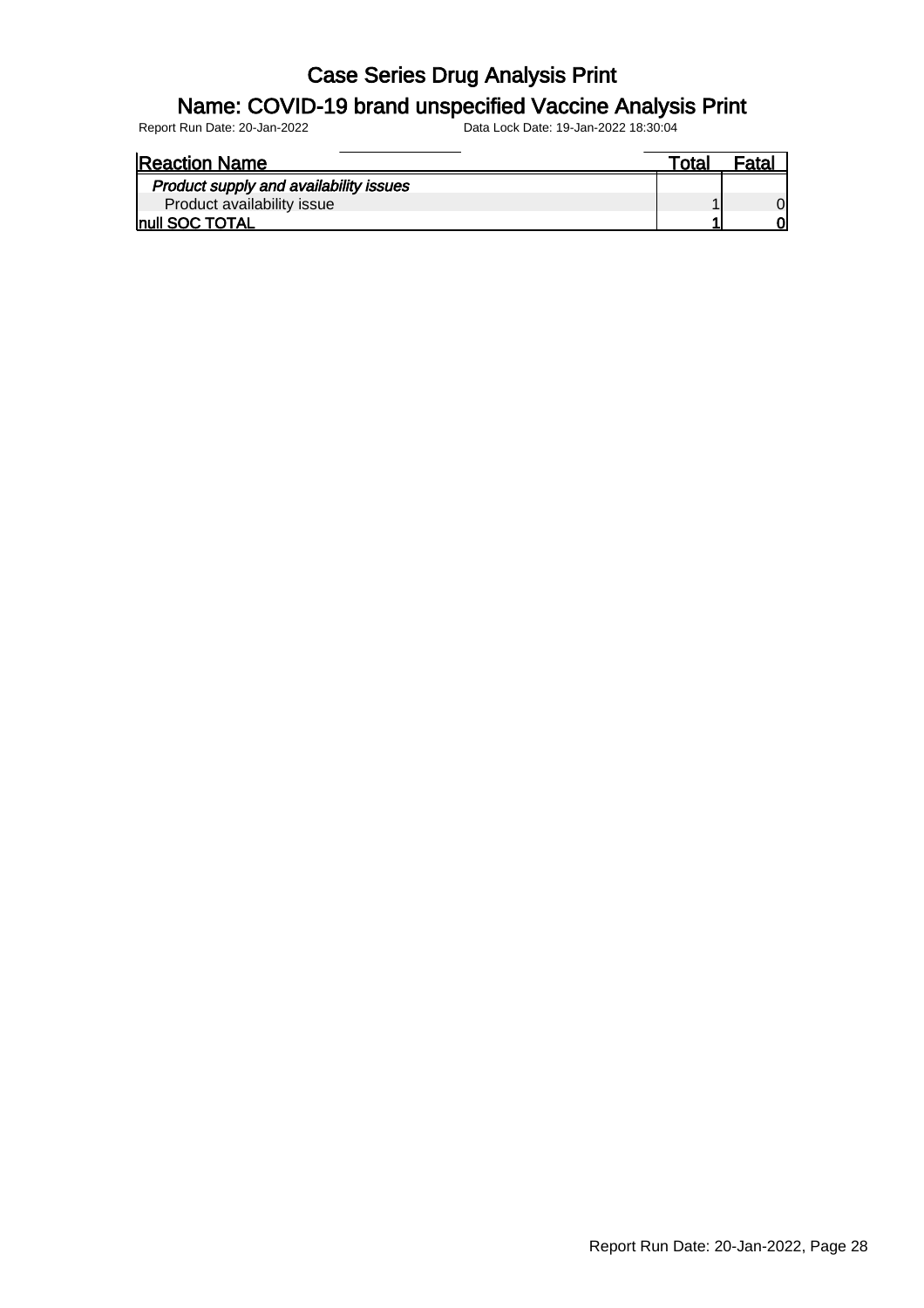### Name: COVID-19 brand unspecified Vaccine Analysis Print

| <b>Reaction Name</b>                                   | <b>Total</b>   | <b>Fatal</b>     |
|--------------------------------------------------------|----------------|------------------|
| <b>Psychiatric disorders</b>                           |                |                  |
| <b>Abnormal behaviour NEC</b>                          |                |                  |
| Abnormal behaviour                                     | 1              | $\mathbf 0$      |
| <b>Anxiety symptoms</b>                                |                |                  |
| Agitation                                              | 1              | $\mathbf 0$      |
| Anxiety                                                | 9              | 0                |
| Nervousness                                            | 3              | $\mathbf 0$      |
| <b>Stress</b>                                          | 3              | 0                |
| <b>Behaviour and socialisation disturbances</b>        |                |                  |
| Personality change                                     | 1              | $\mathbf 0$      |
| Cognitive and attention disorders and disturbances NEC |                |                  |
| Mental fatigue                                         | 1              | 0                |
| Confusion and disorientation                           |                |                  |
| Confusional state                                      | 16             | 0                |
| Disorientation                                         | 5 <sup>5</sup> | $\overline{0}$   |
| Deliria                                                |                |                  |
| Delirium                                               | 1              | $\mathbf 0$      |
| Depressive disorders                                   |                |                  |
| Depression                                             | $\overline{4}$ | $\mathbf 0$      |
| <b>Dissociative states</b>                             |                |                  |
| Dissociative amnesia                                   | 1              | $\mathbf 0$      |
| Disturbances in initiating and maintaining sleep       |                |                  |
| Insomnia                                               | 16             | $\mathbf 0$      |
| <b>Dyssomnias</b>                                      |                |                  |
| Poor quality sleep                                     | $\overline{2}$ | $\mathbf 0$      |
| <b>Emotional and mood disturbances NEC</b>             |                |                  |
| Anger                                                  | 1              | $\mathbf 0$      |
| <b>Emotional disorder</b>                              | 1              | $\mathbf 0$      |
| Irritability                                           | 1              | $\mathbf 0$      |
| Mood altered                                           | 1              | 0                |
| <b>Fluctuating mood symptoms</b>                       |                |                  |
| Mood swings                                            | $\overline{2}$ | $\mathbf 0$      |
| Hallucinations (excl sleep-related)                    |                |                  |
| Hallucination                                          | 5 <sup>1</sup> | 0                |
| Increased physical activity levels                     |                |                  |
| Restlessness                                           | 3              | $\mathbf 0$      |
| <b>Mental disorders NEC</b>                            |                |                  |
| Mental disorder                                        | $\overline{c}$ | $\overline{0}$   |
| Mood alterations with depressive symptoms              |                |                  |
| Depressed mood                                         | 5              | $\mathbf 0$      |
| Negative thoughts                                      | $\mathbf 1$    | $\overline{0}$   |
| <b>Mood disorders NEC</b>                              |                |                  |
| Apathy                                                 | 1              | $\boldsymbol{0}$ |
| <b>Panic attacks and disorders</b>                     |                |                  |
| Panic attack                                           | $\overline{4}$ | $\mathbf 0$      |
| Parasomnias                                            |                |                  |
| Abnormal dreams                                        | 1              | $\mathbf 0$      |
| Nightmare                                              |                | $\overline{0}$   |
| Somnambulism                                           | 1              | $\mathbf 0$      |
| <b>Perception disturbances NEC</b>                     |                |                  |
| Autoscopy                                              | 1              | $\boldsymbol{0}$ |
| <b>Psychotic disorder NEC</b>                          |                |                  |
| Acute psychosis                                        | $\mathbf{1}$   | $\boldsymbol{0}$ |
| <b>Sleep disorders NEC</b>                             |                |                  |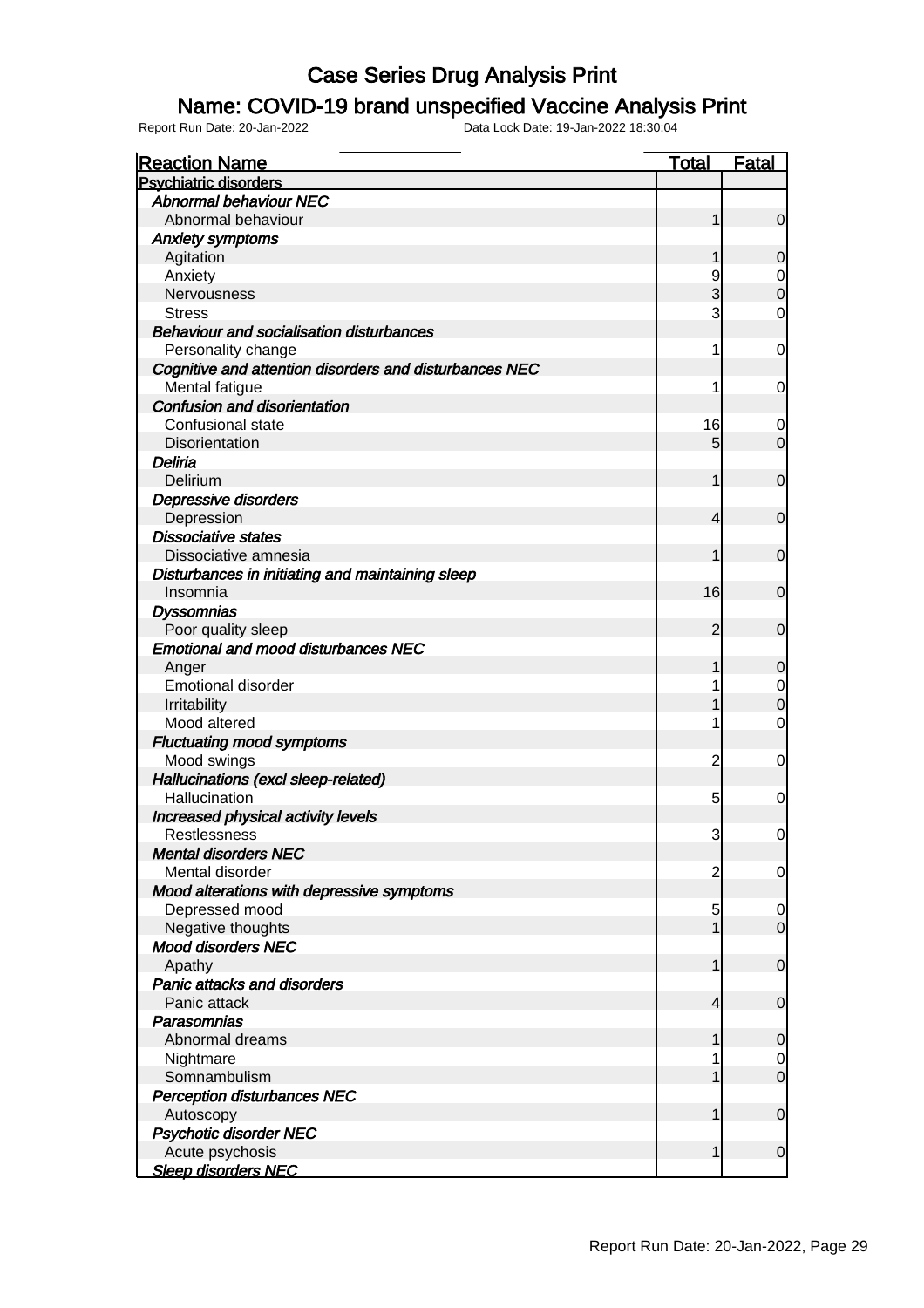# **Name: COVID-19 brand unspecified Vaccine Analysis Print**<br>Report Run Date: 20-Jan-2022<br>18:30:04<br>Data Lock Date: 19-Jan-2022 18:30:04

Data Lock Date: 19-Jan-2022 18:30:04

Reaction Name Total Fatal Psychiatric disorders<sup>/WR</sup>sychiatric disorders cont'd Sleep disorder 4 0 Stress disorders Post-traumatic stress disorder 1 0 Suicidal and self-injurious behaviour Intentional self-injury 1 0 Suicidal ideation and the subset of the set of the set of the set of the set of the set of the set of the set of the set of the set of the set of the set of the set of the set of the set of the set of the set of the set of Suicide attempt 1 0 Thinking disturbances Bradyphrenia and a 107 and 2012 10 and 2012 10 and 2012 10 and 2012 10 and 2012 10 and 2012 10 and 20<br>
Bradyphrenia 3 0 3 and 2012 107 and 2012 107 and 2012 107 and 2012 107 and 2012 107 and 2012 107 and 2013 107 Psychiatric disorders SOC TOTAL 107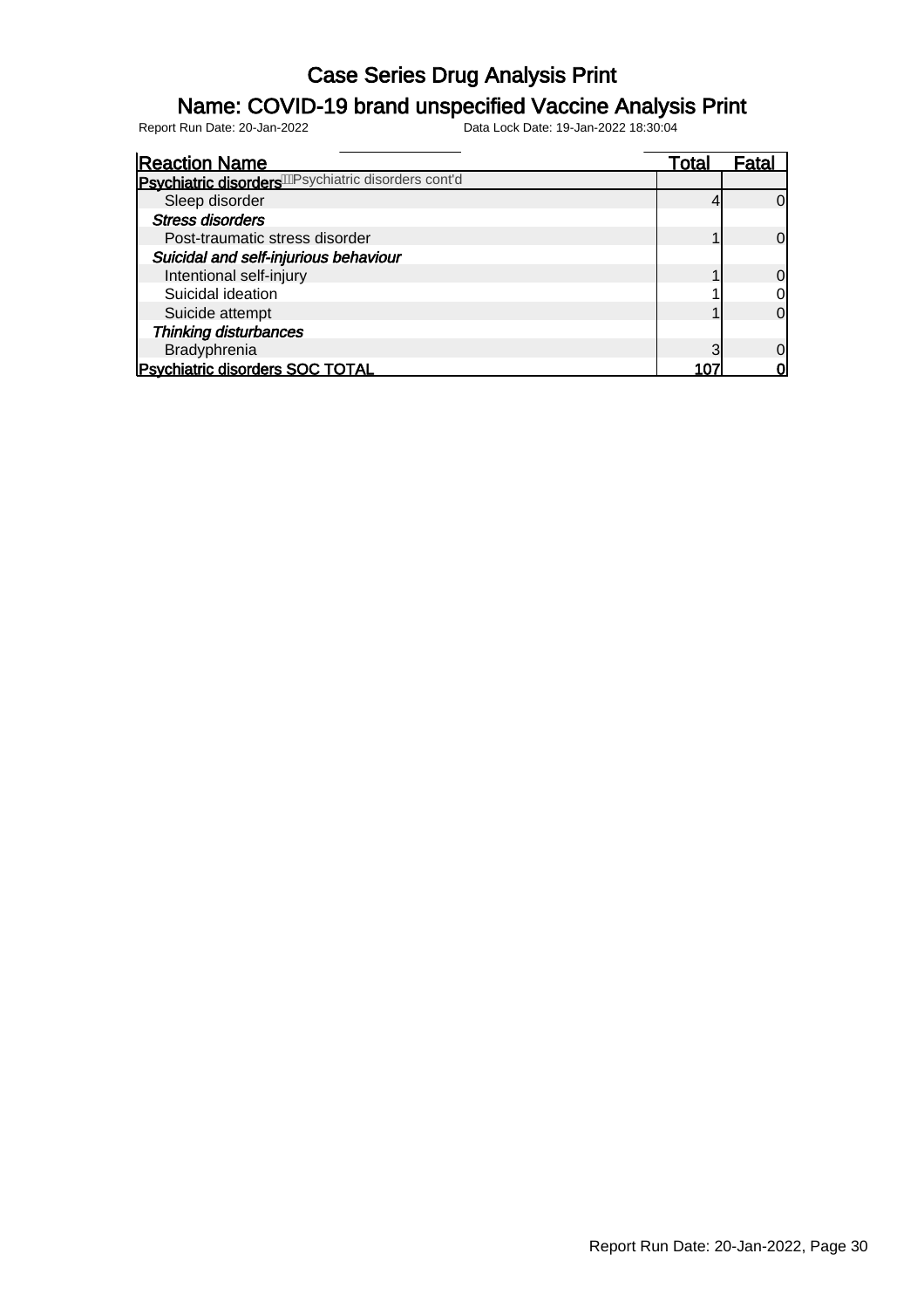#### Name: COVID-19 brand unspecified Vaccine Analysis Print

| <b>Reaction Name</b>                      | <u>Total</u>   | Fatal          |
|-------------------------------------------|----------------|----------------|
| <b>Renal &amp; urinary disorders</b>      |                |                |
| <b>Bladder and urethral symptoms</b>      |                |                |
| Dysuria                                   |                | 0              |
| Pollakiuria                               |                |                |
| Urinary incontinence                      | 3              | 0              |
| Urinary retention                         | $\overline{c}$ | 0              |
| Urine flow decreased                      |                | 0              |
| <b>Bladder disorders NEC</b>              |                |                |
| Bladder disorder                          | 1              | $\mathbf 0$    |
| Urinary bladder haemorrhage               |                | 0              |
| Glomerulonephritis and nephrotic syndrome |                |                |
| Nephrotic syndrome                        | 2              | 0              |
| <b>Nephritis NEC</b>                      |                |                |
| Nephritis                                 |                | 0              |
| <b>Renal failure and impairment</b>       |                |                |
| Acute kidney injury                       | 2              | 0              |
| Oliguria                                  |                | 0              |
| <b>Renal failure</b>                      |                | 0              |
| Renal impairment                          |                | $\overline{0}$ |
| <b>Renal lithiasis</b>                    |                |                |
| Nephrolithiasis                           | 2              | $\overline{0}$ |
| Renal neoplasms                           |                |                |
| Renal cyst                                |                | $\mathbf 0$    |
| Renal vascular and ischaemic conditions   |                |                |
| <b>Renal infarct</b>                      |                | O              |
| Renal vein thrombosis                     |                | 0              |
| <b>Urinary abnormalities</b>              |                |                |
| Chromaturia                               |                | 0              |
| Haematuria                                |                | $\overline{0}$ |
| Urine odour abnormal                      |                | 0              |
| Urinary tract signs and symptoms NEC      |                |                |
| Nocturia                                  |                | 0              |
| Renal pain                                |                | 0              |
| Renal & urinary disorders SOC TOTAL       | 32             | 0              |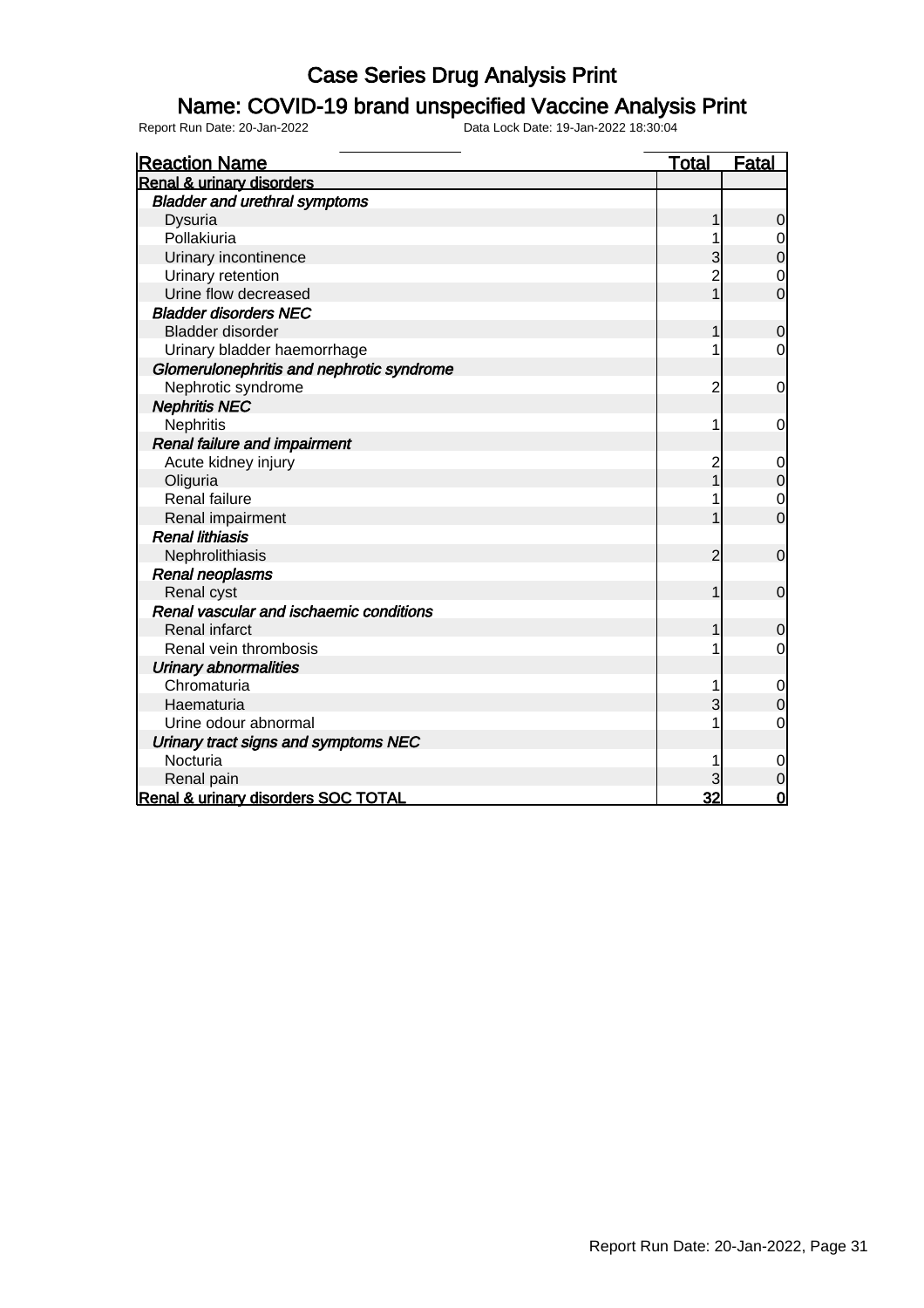#### Name: COVID-19 brand unspecified Vaccine Analysis Print

| <b>Reaction Name</b>                                  | <b>Total</b>   | <b>Fatal</b>   |
|-------------------------------------------------------|----------------|----------------|
| Reproductive & breast disorders                       |                |                |
| <b>Breast disorders NEC</b>                           |                |                |
| <b>Breast mass</b>                                    | $\overline{2}$ | $\mathbf 0$    |
| <b>Breast signs and symptoms</b>                      |                |                |
| <b>Breast pain</b>                                    | $\overline{4}$ | $\mathbf 0$    |
| <b>Breast swelling</b>                                |                | 0              |
| <b>Breast tenderness</b>                              |                | $\overline{0}$ |
| Fallopian tube and ovary infections and inflammations |                |                |
| Noninfective oophoritis                               | 1              | $\mathbf 0$    |
| <b>Menopausal effects NEC</b>                         |                |                |
| Menopausal symptoms                                   | 1              | $\mathbf 0$    |
| Premature menopause                                   | 3              | 0              |
| Menopausal effects on the genitourinary tract         |                |                |
| Postmenopausal haemorrhage                            | 2              | $\mathbf 0$    |
| <b>Menstruation and uterine bleeding NEC</b>          |                |                |
| Dysmenorrhoea                                         | 20             | 0              |
| Intermenstrual bleeding                               | 11             | $\mathbf 0$    |
| Menstrual disorder                                    | 18             | $\mathbf 0$    |
| Menstruation irregular                                | 23             | $\overline{0}$ |
| Premenstrual syndrome                                 | $\overline{2}$ | 0              |
| <b>Menstruation with decreased bleeding</b>           |                |                |
| Amenorrhoea                                           | 7              | $\mathbf 0$    |
| Hypomenorrhoea                                        | 4              | $\mathbf 0$    |
| Menstruation delayed                                  | 27             | $\mathbf 0$    |
| Oligomenorrhoea                                       | 1              | $\overline{0}$ |
| Menstruation with increased bleeding                  |                |                |
| Heavy menstrual bleeding                              | 41             | $\mathbf 0$    |
| Polymenorrhoea                                        | 7              | 0              |
| Ovarian and fallopian tube disorders NEC              |                |                |
| Ovulation disorder                                    | 1              | 0              |
| Ovulation pain                                        | 1              | $\overline{0}$ |
| Pelvis and broad ligament disorders NEC               |                |                |
| Adnexa uteri pain                                     | 1              |                |
|                                                       | 1              | $\mathbf 0$    |
| Pelvic haemorrhage                                    |                | $\mathbf 0$    |
| Prostatic signs, symptoms and disorders NEC           |                |                |
| Prostatic pain                                        | 1              | $\mathbf 0$    |
| Reproductive tract signs and symptoms NEC             |                |                |
| <b>Genital swelling</b>                               | 1              | 0              |
| Pelvic pain                                           | 1              | $\mathbf 0$    |
| <b>Vulvovaginal disorders NEC</b>                     |                |                |
| Vaginal haemorrhage                                   | $\overline{9}$ | $\mathbf 0$    |
| Vulvovaginal disorder                                 |                | 0              |
| Vulvovaginal signs and symptoms                       |                |                |
| Vaginal discharge                                     | 1              | $\mathbf 0$    |
| Reproductive & breast disorders SOC TOTAL             | 194            | $\mathbf 0$    |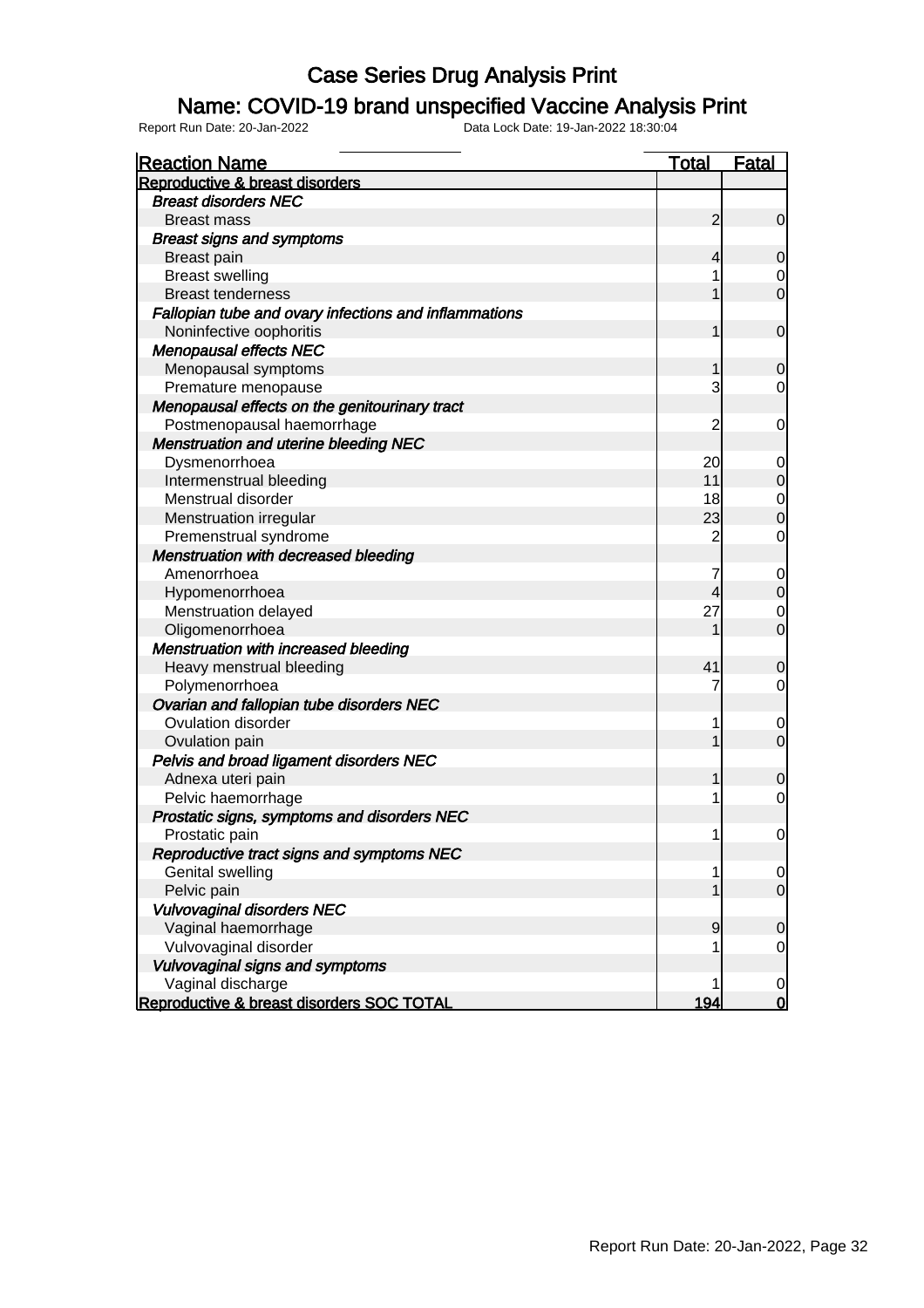### Name: COVID-19 brand unspecified Vaccine Analysis Print

| <b>Reaction Name</b>                                                          | <b>Total</b>   | <b>Fatal</b>   |
|-------------------------------------------------------------------------------|----------------|----------------|
| <b>Respiratory disorders</b>                                                  |                |                |
| <b>Breathing abnormalities</b>                                                |                |                |
| Dyspnoea                                                                      | 68             |                |
| Dyspnoea exertional                                                           |                |                |
| Hypopnoea                                                                     |                | $\mathbf 0$    |
| Respiratory arrest                                                            |                | 0              |
| Tachypnoea                                                                    | 1              | $\mathbf 0$    |
| Bronchospasm and obstruction                                                  |                |                |
| Asthma                                                                        | $\overline{c}$ | $\mathbf 0$    |
| Chronic obstructive pulmonary disease                                         | $\overline{c}$ |                |
| Wheezing                                                                      | $\overline{4}$ | $\mathbf 0$    |
| Conditions associated with abnormal gas exchange<br>Hypoxia                   | 1              | $\mathbf 0$    |
| Coughing and associated symptoms                                              |                |                |
| Cough                                                                         | 25             | $\mathbf 0$    |
| Haemoptysis                                                                   | 1              | 0              |
| Productive cough                                                              | 6              | $\overline{0}$ |
| Laryngeal and adjacent sites disorders NEC (excl infections and<br>neoplasms) |                |                |
| Reflux laryngitis                                                             | 1              | $\mathbf 0$    |
| Lower respiratory tract inflammatory and immunologic conditions               |                |                |
| Pneumonitis                                                                   | 1              | $\mathbf 0$    |
| Lower respiratory tract signs and symptoms                                    |                |                |
| Pulmonary pain                                                                | 2              | $\mathbf 0$    |
| Nasal congestion and inflammations                                            |                |                |
| Nasal congestion                                                              | 3              | $\mathbf 0$    |
| <b>Nasal disorders NEC</b>                                                    |                |                |
| Epistaxis                                                                     | 11             | $\mathbf 0$    |
| Paranasal sinus disorders (excl infections and neoplasms)                     |                |                |
| Sinus congestion                                                              | 1              | $\mathbf 0$    |
| Parenchymal lung disorders NEC                                                |                |                |
| Pulmonary fibrosis                                                            | $\mathbf{1}$   | $\mathbf 0$    |
| Pharyngeal disorders (excl infections and neoplasms)                          |                |                |
| Pharyngeal swelling                                                           | 1              | $\mathbf 0$    |
| <b>Pulmonary oedemas</b>                                                      |                |                |
| Pulmonary congestion                                                          | $\mathbf{1}$   | $\mathbf 0$    |
| Pulmonary thrombotic and embolic conditions                                   |                |                |
| Pulmonary embolism                                                            | 13             | 3              |
| Pulmonary thrombosis                                                          | 1              | 1              |
| <b>Respiratory tract disorders NEC</b>                                        |                |                |
| Lung disorder                                                                 | 1              | $\mathbf 0$    |
| Pulmonary mass                                                                | $\mathbf 1$    | $\overline{O}$ |
| Upper respiratory tract signs and symptoms                                    |                |                |
| Dysphonia                                                                     | 1              | 0              |
| Nasal discomfort                                                              | 1              | $\mathbf 0$    |
| Oropharyngeal pain                                                            | 17             | $\overline{0}$ |
| Paranasal sinus discomfort                                                    | 1              | $\mathbf 0$    |
| Rhinorrhoea                                                                   | 8              | $\overline{0}$ |
| Sneezing                                                                      | 4              | $\mathbf 0$    |
| <b>Throat irritation</b>                                                      | 3              | $\overline{0}$ |
| Yawning                                                                       | $\overline{2}$ | $\overline{0}$ |
| <b>Respiratory disorders SOC TOTAL</b>                                        | 188            | 6              |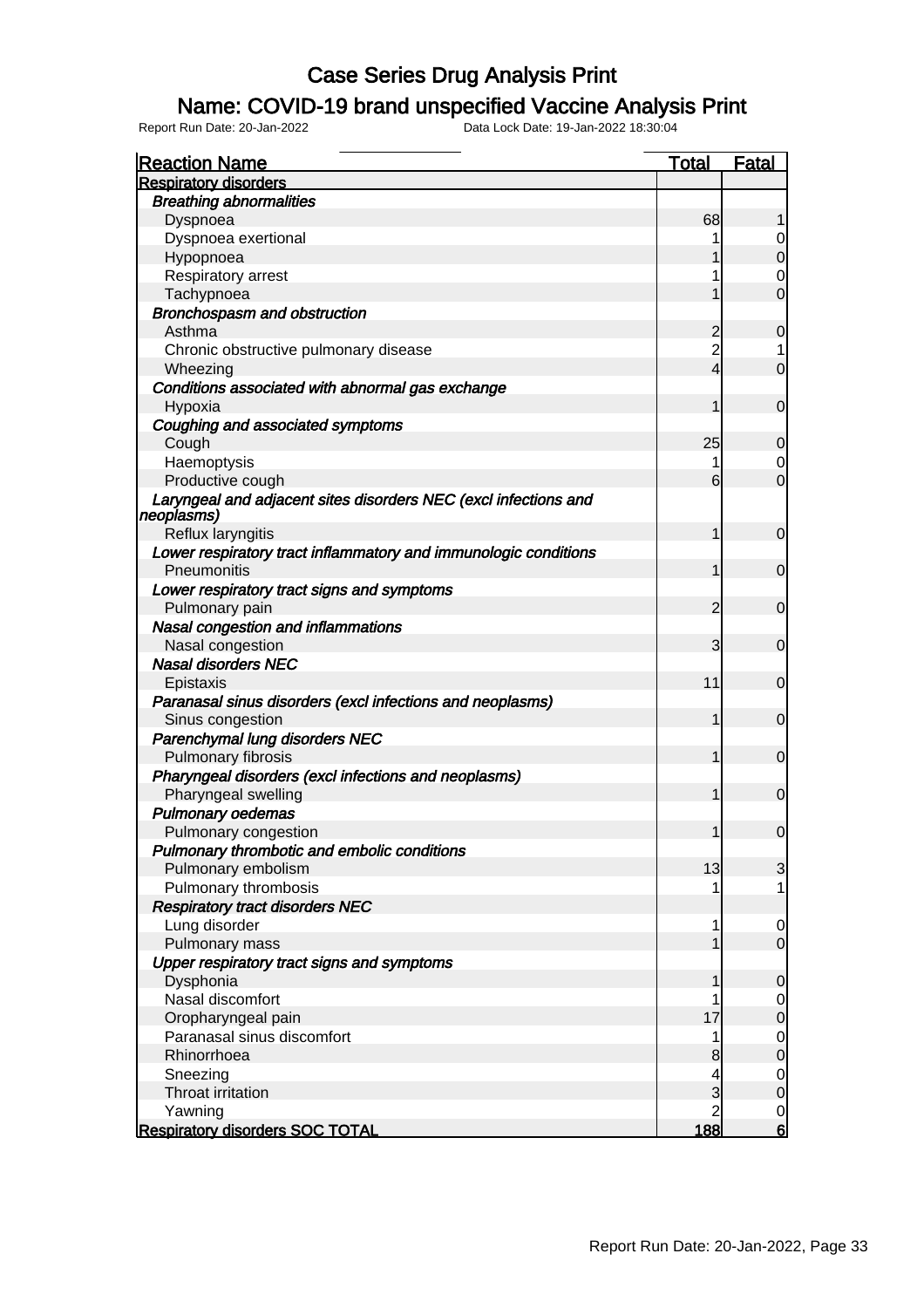#### Name: COVID-19 brand unspecified Vaccine Analysis Print

Report Run Date: 20-Jan-2022 Data Lock Date: 19-Jan-2022 18:30:04

Reaction Name Total Fatal Skin disorders Acnes Acne to the contract of  $\vert$  1  $\vert$  0  $\vert$ **Alopecias**  Alopecia 7 0 Angioedemas Angioedema 4 0 Apocrine and eccrine gland disorders Cold sweat 8 0 Hyperhidrosis 0 Night sweats 3 0 Bullous conditions Blister 4 0 Blister rupture 1 0 Erythema multiforme 1 0 Dermal and epidermal conditions NEC Dry skin 2 0 Pain of skin and the set of skin and the set of skin and the set of set of set of set of set of set of set of set of  $\begin{bmatrix} 1 & 0 \\ 2 & 0 \end{bmatrix}$  Papule 2 0 Scar pain 1 0 Sensitive skin 3 0 Skin burning sensation and the sensetion of the sensetion of the sensetion of the sensetion of the sensetion of the sensetion of the sensetion of the sensetion of the sensetion of the sensetion of the sensetion of the sens Skin discolouration 2 0<br>Skin disorder 2 0<br>O 0 Skin disorder 1 0<br>Skin fissures 1 0<br>0 Skin fissures 1 0<br>Skin indentation 1 0<br>Nin indentation 1 0 Skin indentation and the set of the set of the set of the set of the set of the set of the set of the set of the set of the set of the set of the set of the set of the set of the set of the set of the set of the set of the Skin reaction and the set of the set of the set of the set of the set of the set of the set of the set of the set of the set of the set of the set of the set of the set of the set of the set of the set of the set of the se Skin swelling 1 0<br>Skin warm 1 0<br>1 0 Skin warm 1 0 Yellow skin and the set of the set of the set of the set of the set of the set of the set of the set of the set of the set of the set of the set of the set of the set of the set of the set of the set of the set of the set Dermatitis and eczema Dermatitis allergic and the set of the set of the set of the set of the set of the set of the set of the set of the set of the set of the set of the set of the set of the set of the set of the set of the set of the set of Dermatitis atopic and the contract of the contract of the contract of the contract of the contract of the contract of the contract of the contract of the contract of the contract of the contract of the contract of the cont Eczema 4 0 Seborrhoeic dermatitis and the set of the set of the set of the set of the set of the set of the set of the set of the set of the set of the set of the set of the set of the set of the set of the set of the set of the set Skin irritation 2 0 **Erythemas**  Erythema 34 0 Exfoliative conditions Skin exfoliation and the set of the set of the set of the set of the set of the set of the set of the set of the set of the set of the set of the set of the set of the set of the set of the set of the set of the set of the **Hyperkeratoses** Lichenoid keratosis and the set of the set of the set of the set of the set of the set of the set of the set o Papulosquamous conditions Lichen planus 1 0 Photosensitivity and photodermatosis conditions Photosensitivity reaction and the state of the state of the state of the state of the state of the state of the state of the state of the state of the state of the state of the state of the state of the state of the state Pigmentation changes NEC Pigmentation disorder and the set of the set of the set of the set of the set of the set of the set of the set of the set of the set of the set of the set of the set of the set of the set of the set of the set of the set o Pruritus NEC Pruritus 41 0 Psoriatic conditions Guttate psoriasis and the contract of the contract of the contract of the contract of the contract of the contract of the contract of the contract of the contract of the contract of the contract of the contract of the cont Psoriasis 2 0 Purpura and related conditions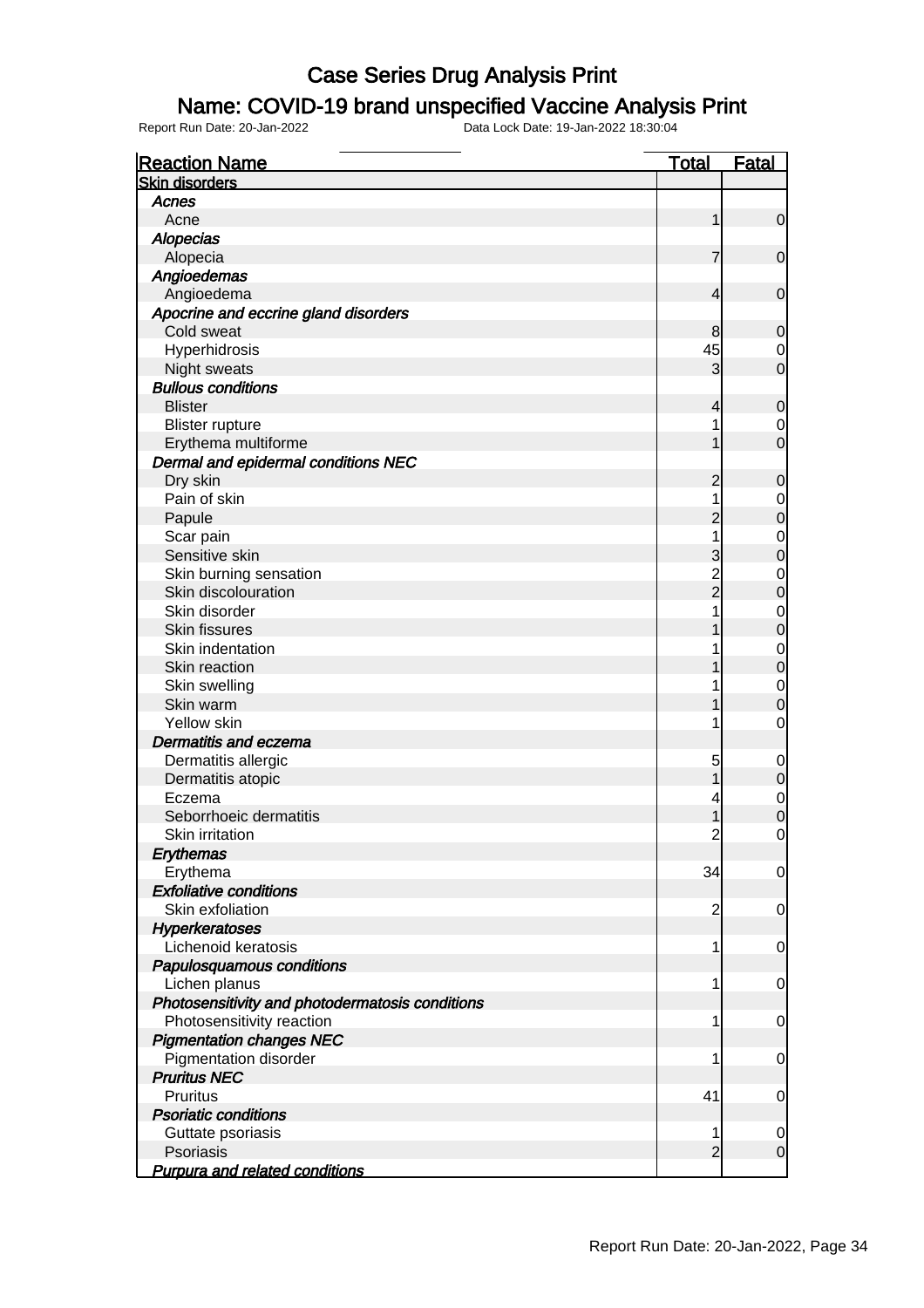### Name: COVID-19 brand unspecified Vaccine Analysis Print

| <b>Reaction Name</b>                           | <b>Total</b> | Fatal       |
|------------------------------------------------|--------------|-------------|
| Skin disorders cont'd<br><b>Skin disorders</b> |              |             |
| Petechiae                                      | 2            | $\Omega$    |
| Rashes, eruptions and exanthems NEC            |              |             |
| Rash                                           | 68           | 0           |
| Rash erythematous                              | 8            |             |
| Rash macular                                   | 3            | 0           |
| Rash morbilliform                              |              | 0           |
| Rash papular                                   |              | 0           |
| Rash pruritic                                  | 19           | 0           |
| Rash vesicular                                 |              | 0           |
| <b>Scaly conditions</b>                        |              |             |
| Pityriasis                                     |              | $\mathbf 0$ |
| Skin and subcutaneous conditions NEC           |              |             |
| Skin mass                                      |              | $\mathbf 0$ |
| Skin haemorrhages                              |              |             |
| Haemorrhage subcutaneous                       |              | 0           |
| Skin haemorrhage                               |              | 0           |
| <b>Urticarias</b>                              |              |             |
| Cold urticaria                                 |              | ი           |
| Urticaria                                      | 18           | 0           |
| <b>Skin disorders SOC TOTAL</b>                | 319          |             |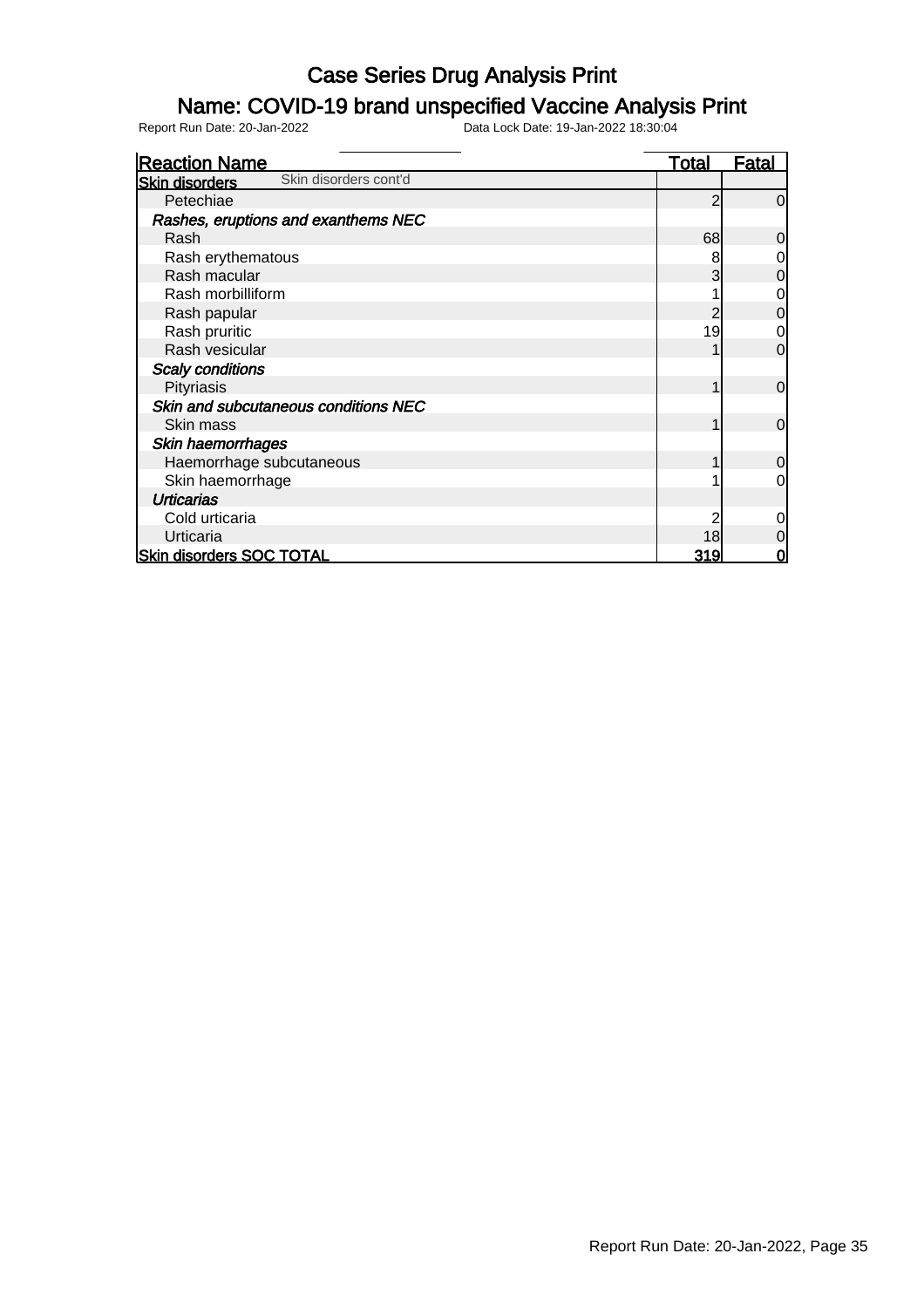### Name: COVID-19 brand unspecified Vaccine Analysis Print

| <b>Reaction Name</b>           | Total | Fatal |
|--------------------------------|-------|-------|
| Social circumstances           |       |       |
| Age related issues             |       |       |
| Menopause                      |       | 0     |
| Postmenopause                  |       |       |
| <b>Disability issues</b>       |       |       |
| Bedridden                      | ົ     |       |
| Housebound                     |       |       |
| Social circumstances SOC TOTAL |       |       |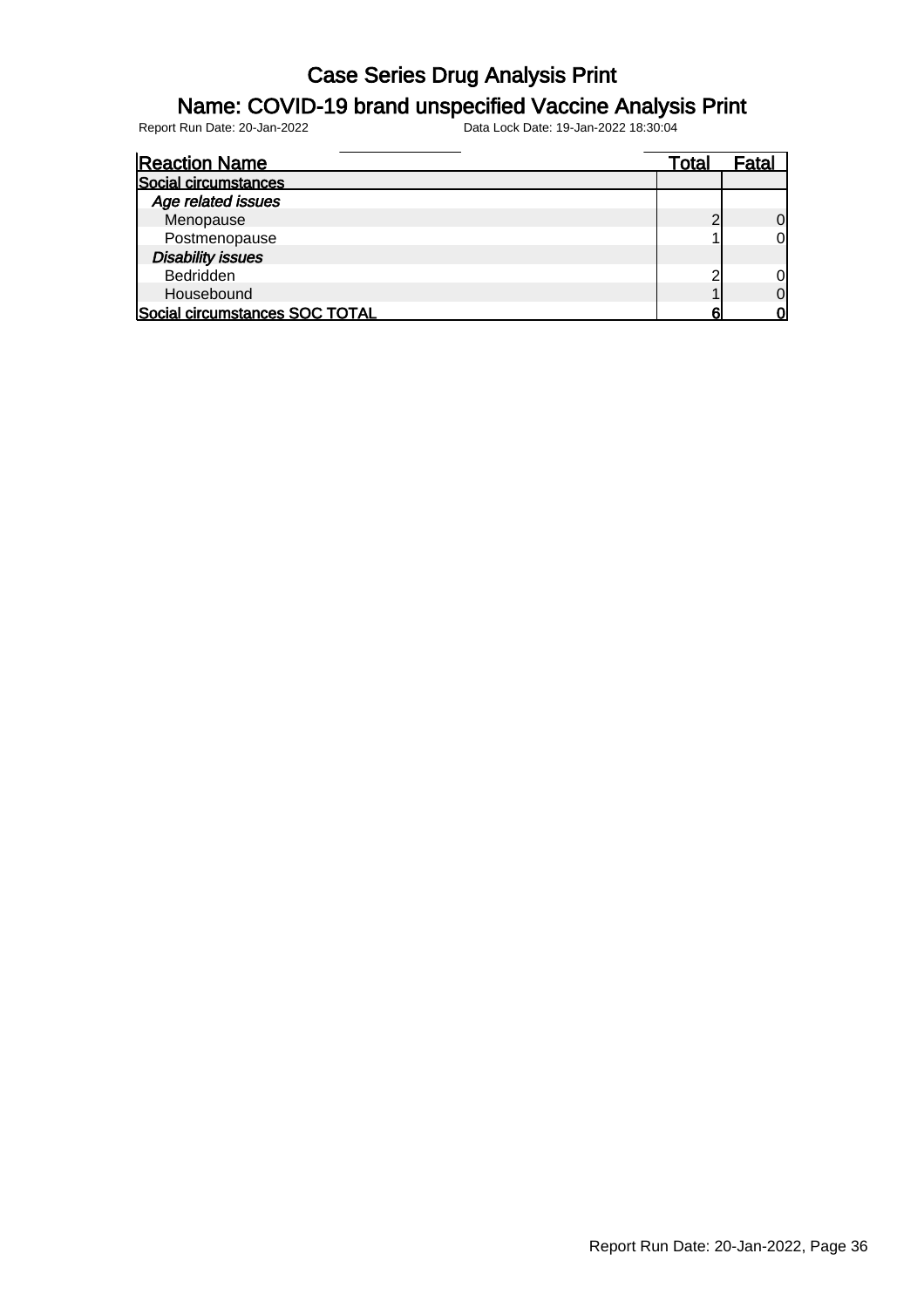#### Name: COVID-19 brand unspecified Vaccine Analysis Print

| <b>Reaction Name</b>                         | <u>Total</u> | Fatal |
|----------------------------------------------|--------------|-------|
| Surgical & medical procedures                |              |       |
| Contraceptive methods female                 |              |       |
| Contraception                                |              | 0     |
| <b>Immunisations</b>                         |              |       |
| COVID-19 immunisation                        |              | 0     |
| Immunisation                                 |              |       |
| Joint therapeutic procedures                 |              |       |
| Knee operation                               |              | 0     |
| Limb therapeutic procedures                  |              |       |
| Foot operation                               |              | 0     |
| Nail therapeutic procedures                  |              |       |
| Nail operation                               |              | 0     |
| <b>Obstetric therapeutic procedures</b>      |              |       |
| Caesarean section                            |              | 0     |
| Respiratory tract therapeutic procedures NEC |              |       |
| Asthma prophylaxis                           |              | 0     |
| <b>Therapeutic procedures NEC</b>            |              |       |
| Bed rest                                     |              |       |
| Hospitalisation                              |              |       |
| Interchange of vaccine products              |              |       |
| Surgical & medical procedures SOC TOTAL      |              |       |